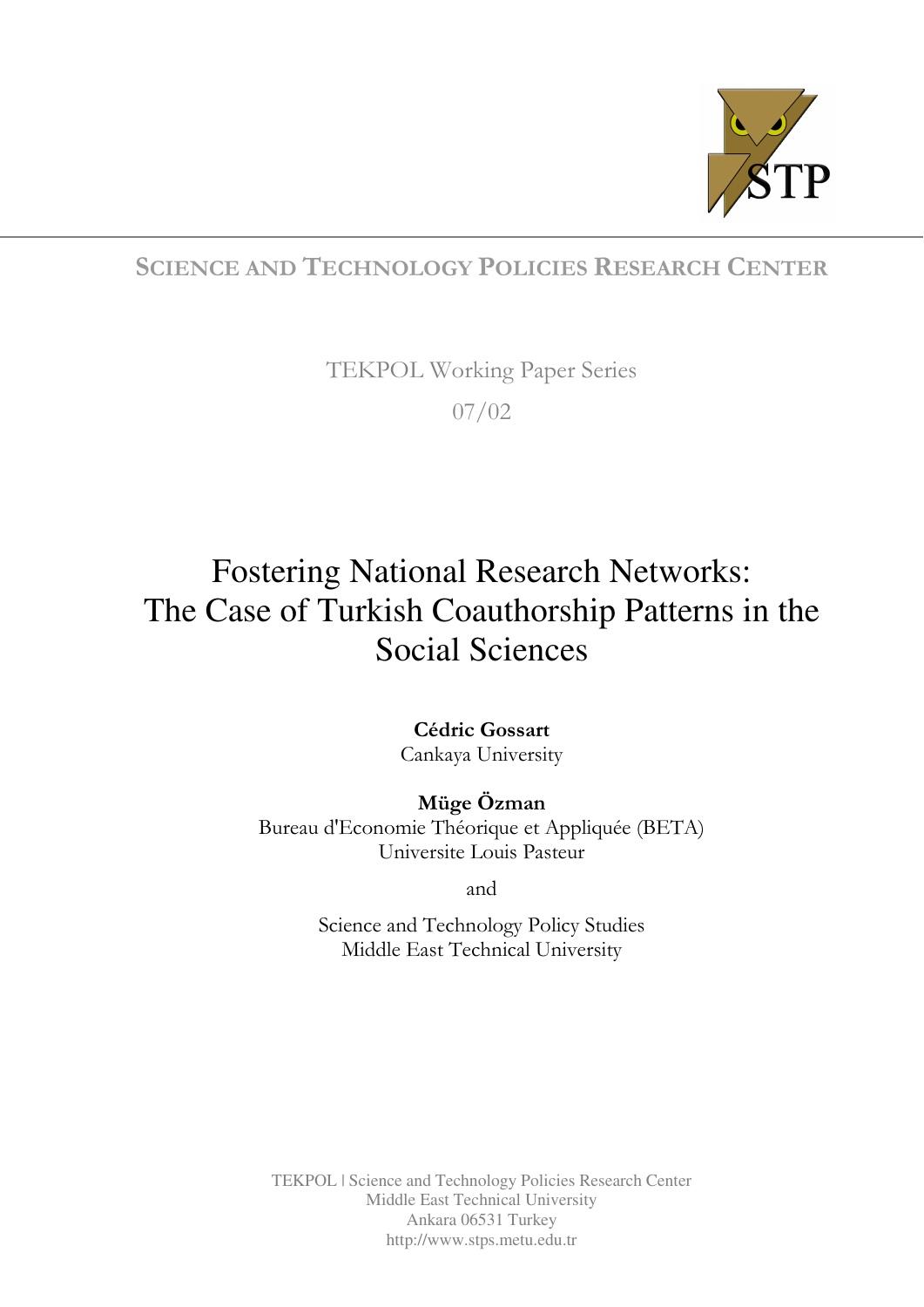# **Fostering national research networks: The case of Turkish coauthorship patterns in the social sciences**

**Cédric Gossart Cankaya University Department of Economics, Ankara cedricgossart@gmail.com** 

**Müge Özman\*** 

**Bureau d'Economie Théorique et Appliquée (BETA), Universite Louis Pasteur and Middle East Technical University Science and Technology Policy Studies (TEKPOL), Ankara ozman@metu.edu.tr** 

**\* Corresponding author** 

#### Abstract

We analyse the coauthorship networks of researchers affiliated at universities in Turkey by using two databases: the international SSCI database and the Turkish ULAKBIM database. We find that coauthorship networks are composed largely of isolated groups, permitting little knowledge diffusion. Moreover, there seems to be two disparate populations of researchers. While some scholars publish mostly in the international journals, others target the national audience, and there is very little intersection between the two populations. The same observation is valid for universities, among which there is very little collaboration. Our results point out that while Turkish social sciences and humanities publications have been growing impressively in the last decade, domestic networks to ensure the dissemination of knowledge and of research output are very weak and should be supported by domestic policies.

**Keywords**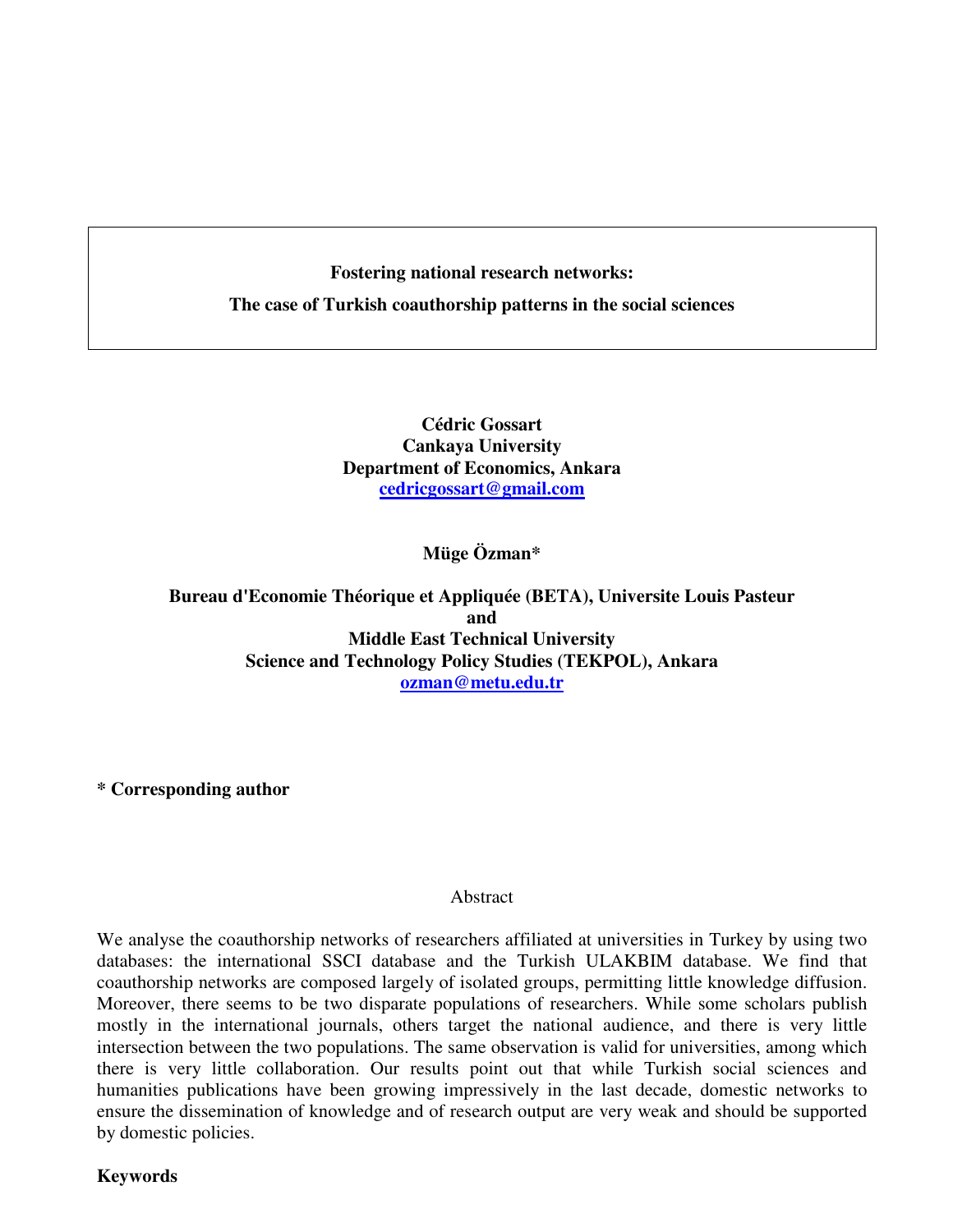Research collaboration, coauthorship, networks, research policy.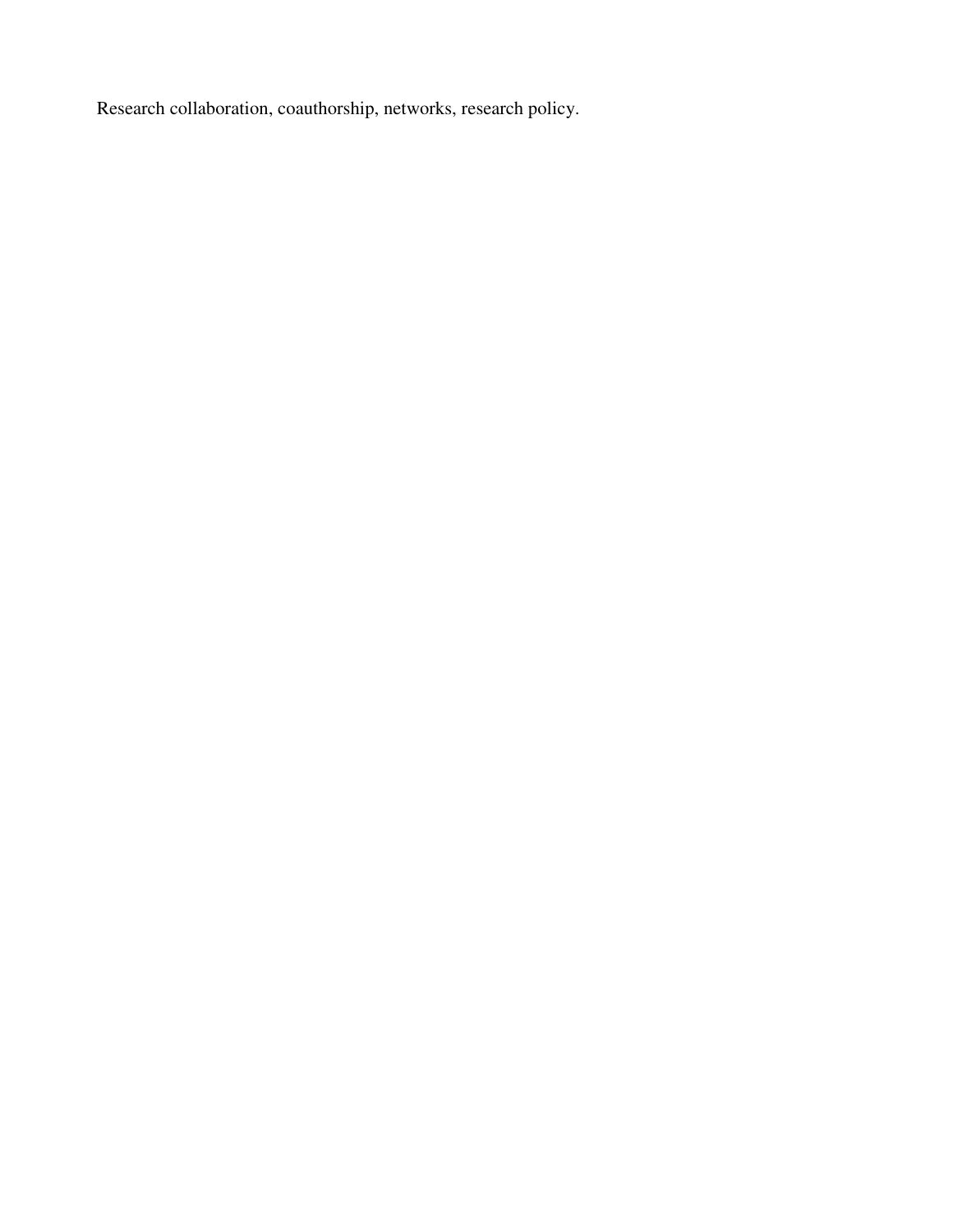#### **1. Introduction**

This paper investigates the collaboration patterns of Turkish social sciences and humanities (SSH) researchers, as evidenced by coauthored papers published in an international and in a Turkish database of academic journals. National policies, specific features of SSH research, as well as cultural and institutional factors play an important role in explaining the patterns of scientific collaboration in a nation. This EU candidate country exhibits particularly interesting features to carry out such an analysis. Firstly, the growth of Turkish publications has been the highest in Europe in the last 10 years, partly because of an increase in the number of English teaching private universities, partly because of policies seeking to increase the number of publications of Turkish researchers in international journals. Secondly, as compared to other countries, Turkey seems to be a collaboration-intensive nation, which can be measured by the percentage of publications written by at least two coauthors. For sure, collaboration among national researchers is crucial for the diffusion of SSH knowledge in a large, complex, and developing society like Turkey, mainly to diffuse research output carried out dispersedly in the country. To examine the extent to which channels exist to diffuse knowledge among distant and diverse researchers, one can analyse the structure of coauthorship networks. Despite recent growth in SSH publications and a high collaboration propensity, Turkey seems to be in the lower end of the spectrum in terms of the productivity of its researchers.

Our network analysis of coauthorship patterns in Turkey allows us to bring to the fore unexpected structures of national and international coauthorship networks formed by Turkish SSH researchers, namely the ones affiliated to a Turkish academic institution. Our evidence for Turkey points out that national linkages among researchers remain strikingly low, and that there is a fragmentation between internationally-oriented researchers, who mostly publish in SSCI journals, and nationally-oriented ones, who mostly publish in ULAKBIM journals. This suggests that Turkish SSH knowledge is fragmented and that there is little knowledge transfer between and among groups of Turkish SSH researchers.

Although Turkey has a great potential for research collaboration, results from our coauthorship network analyses lead us to question the extent to which this potential has received appropriate policy support. We argue that despite some positive effects, Turkish scientific policies have not been successful in establishing and maintaining a strongly connected domestic network of SSH researchers. Therefore, we argue that it is vital to strengthen domestic SSH networks, in order to foster knowledge diffusion and the creation of new knowledge. Dense research networks facilitate the diffusion of knowledge, and in the perspective of the European integration of Turkey, the existence of a critical mass of connected SSH researchers would allow them to fully participate in the European Research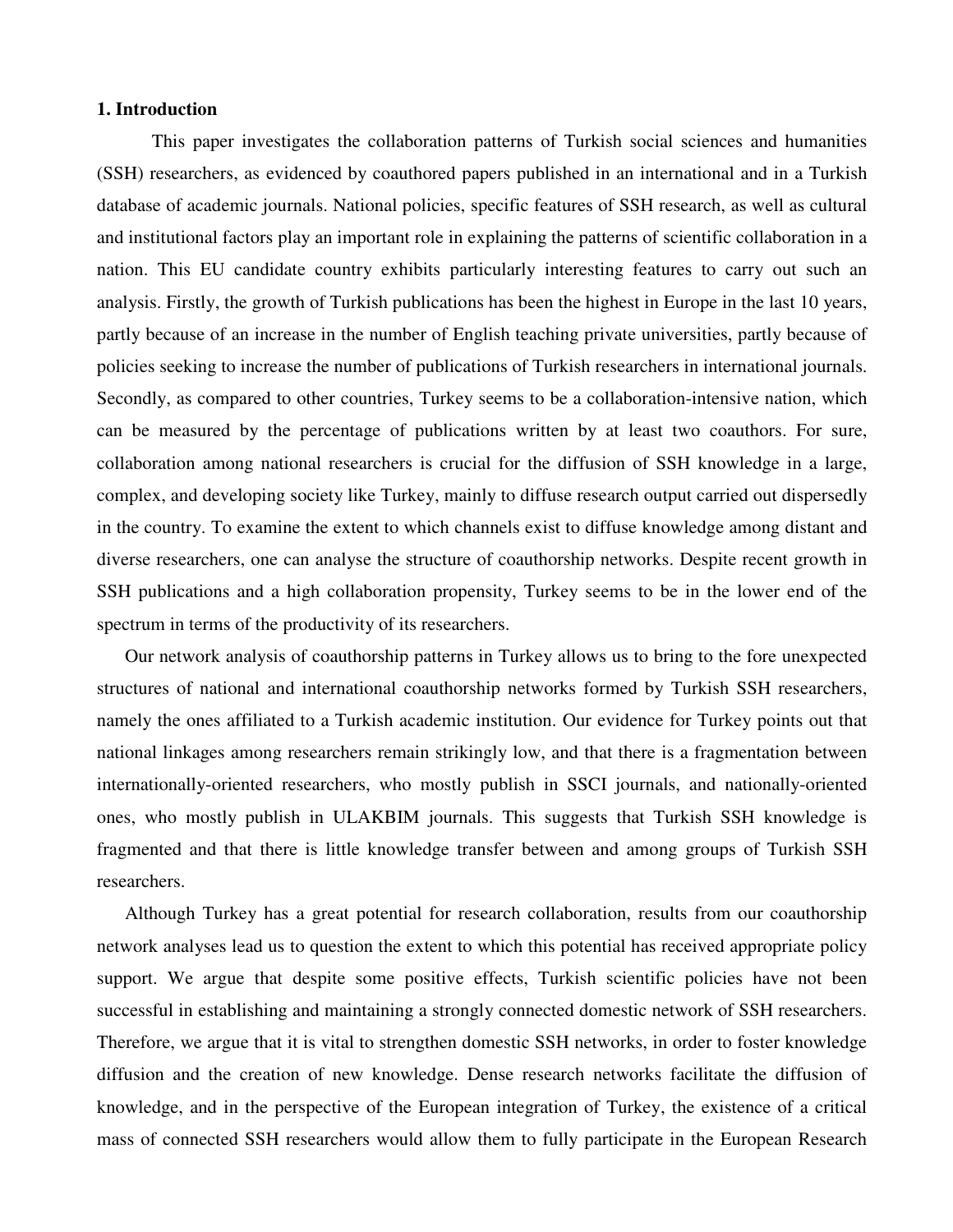Area (ERA). Based on these results, policy recommendations for Turkey and new member states to improve knowledge diffusion and to make up for their low intensity of publications are formulated.

#### **2. Background**

#### **2.1. European and Turkish SSH research**

The patterns of SSH research in European countries reveal important differences in publication intensities and in the propensity of countries' researchers to collaborate with national and international colleagues. Figures 1 and 2 show the number of publications per capita between 2000 and 2007. In terms of publications in the SSCI database, most of the new European member states and Turkey seem to be in the lower end of the spectrum. Despite the lower output of Turkish SSH researchers compared to their European partners (ranked 22/28), the Turkish SSCI output has been growing significantly during the last decade. Indeed, Turkey has the highest average annual growth rate of publications compared to all  $EU_{27}$  countries.



Figure 1. SSCI publications per capita ('000) Figure 2. Average annual growth rate of

 $\overline{a}$ 

 **these publications (%), 2000-2007** <sup>1</sup>

Several factors can explain such an impressive growth in the SSCI publications of Turkish researchers. At first, research incentive schemes as well as carrier promotion rules have undergone changes, giving a strong importance to international publications. Second, new private universities, many of which teach in English, were created during the 1990s.<sup>2</sup> Advantageous employment schemes used by some of these universities to attract high profile researchers requested outstanding publication records, which drove potential candidates to increase their SSCI output to be able to compete with international candidates. A third factor relates to the fact that since the Helsinki European Council of

 $1$  Because annual growth is inconsistent in most countries, this average is normalized with respect to standard deviation.

 $2^2$  E.g. Bilkent was founded in 1984, Koç in 1992, and Bilgi and Sabancı in 1994.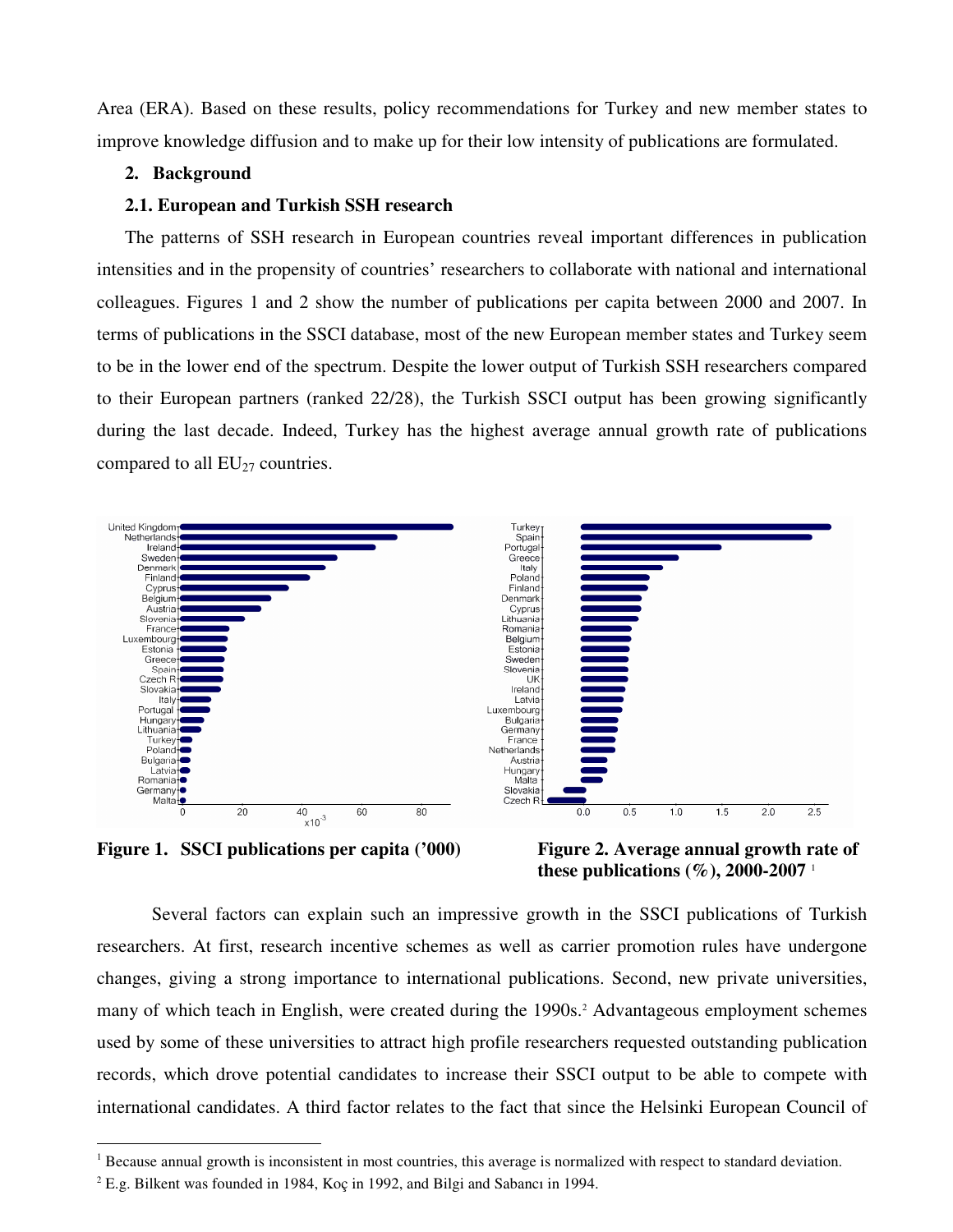December 1999, Turkey was officially recognised as a candidate country that could gradually participate in European research programmes. In June 2006, the negotiation chapter dealing with "Science and Research" was concluded between Turkey and the EU, suggesting that sufficient structures were in place in Turkey to foster research collaboration. These recent events raised awareness among Turkish researchers about the internationalisation of research, and allowed them to increase their participation to international research projects that had the potential to generate international publications. Nevertheless, we argue in this paper that internationalisation of research and the increase in the number of publications are not sufficient to develop the research potential of Turkey. To do so, the existence of channels through which this research output can be diffused among domestic researchers is vital.

#### **2.2 Research collaborations and internationalisation of research in Europe and in Turkey**

According to Katz and Martin (1997), collaboration in research can be defined as "the working together of researchers to achieve the common goal of producing new scientific knowledge". At individual level, scientists collaborate for a variety of reasons summarised by Sonnenwald (2007). For example, new collaborations allow scientists to discover new knowledge and to build trust among them, to increase understanding between countries, to promote political unity, to support innovation and sustainable development, and to facilitate the transfer and diffusion of both codified and tacit knowledge. At national level, one of the main reasons for supporting scientific collaboration is that it fosters knowledge creation and diffusion. Research by Crane (1972) on "invisible colleges", and more recently by Lee and Bozeman (2005), underline the positive effect of scientific collaboration on the diffusion and advancement of knowledge.

In the past few years, many studies have shown that that the rates of international collaboration measured by coauthorship have soared, which is usually accompanied by an internationalisation of research.<sup>3</sup> This led to a slow process of homogenisation and convergence of countries' research profiles reinforced by the process of European integration of Eastern European countries (Glänzel and Schlemmer, 2007). In the case of natural sciences, the density of the network of researchers from EU and accession countries between 1990 and 2000 has increased significantly (Wagner and Leydesdorff, 2005a). International scientific collaboration has also been made easier by the substantial fall in the costs of travel and communication, which tends to have a positive effect on international coauthorship. Adams et al. (2005) explain this rise in coauthorship by factors such as financial earnings from international publishing, an argument which seems to be valid in the case of Turkey since private universities give substantial financial rewards to authors publishing in SSCI journals.

 $3$  See e.g. Melin (2000), Sonnenwald (2007), and Adams et al. (2005).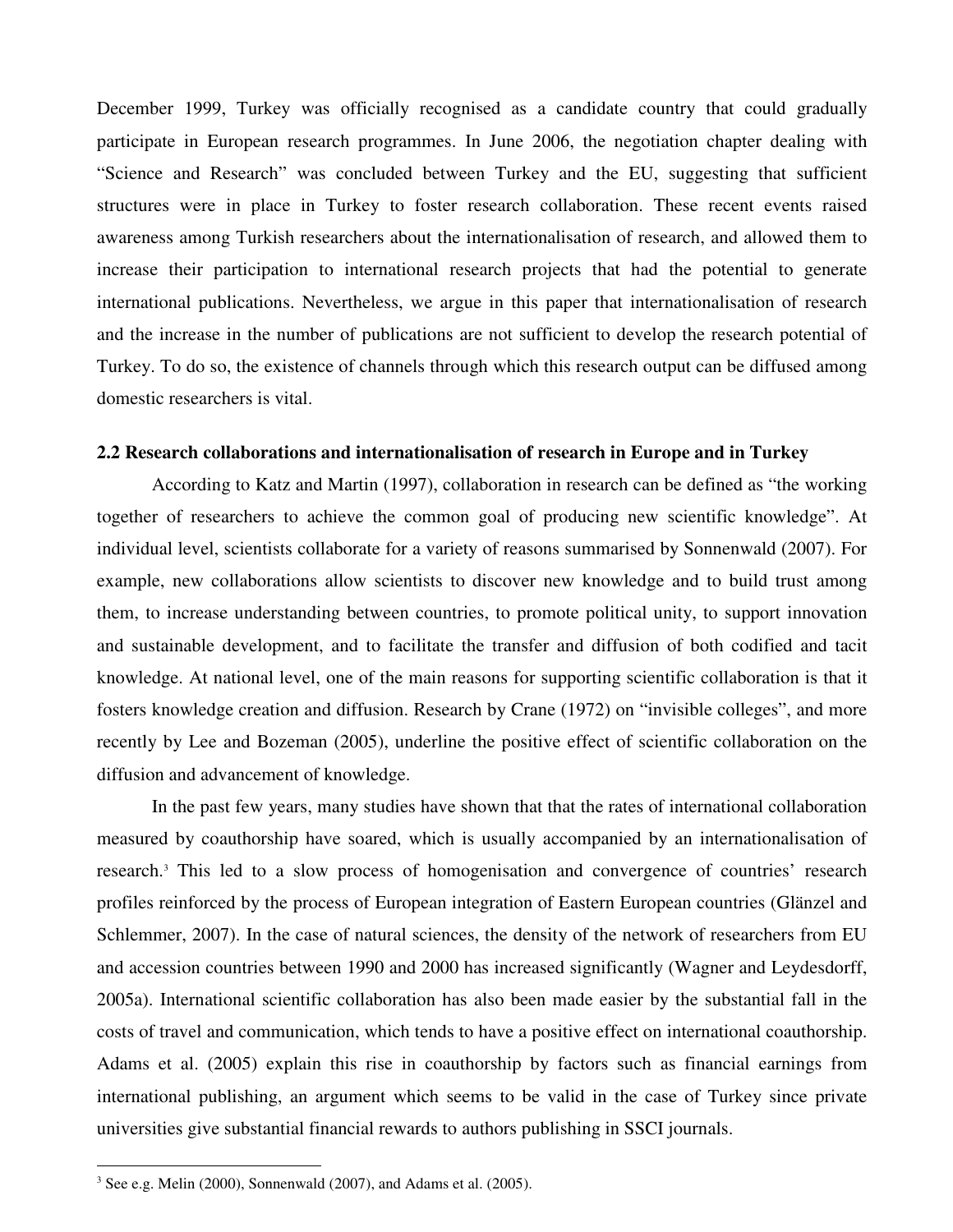For Turkey, the participation to European research programmes coincides with an increase in the international publications of Turkish researchers in the SSH.<sup>4</sup> The rising internationalisation of Turkish SSH research suggests that its output increasingly diffuses throughout the international scientific community. This internationalisation is due to intentional efforts, since a number of national and supranational policies have been developed to generate positive externalities from international research collaboration. These include the European Research Area, the Human Frontier Science Programme, and European Science Foundation programmes, to name but a few. Indeed, one of the priorities of the Scientific and Technological Research Council of Turkey (TUBITAK) and of the Turkish Academy of Sciences (TUBA) is to support authors publishing in international journals, which also happens through increased international collaborations. Besides, they promote bilateral cooperation with 16 countries and with regional and international institutions.<sup>5</sup> Given the impressive growth of SSCI publications per capita in Turkey (Figure 2), these policies seem to have succeeded in fostering international SSH research collaboration in this European candidate country.

Figure 3 shows researchers' propensity to collaborate, measured by the percentage of a countries' publications having at least two coauthors, versus their international collaboration rates, measured by the percentage of publications with at least one foreign author.<sup>6</sup> As expected, there is a positive relation between the two. Still, one can also observe that countries are largely dispersed. For example, one group of countries has a large international collaboration propensity. These countries are mostly small ones, and exhibit international collaboration percentages higher than 0.4 (Belgium, Bulgaria, Cyprus, Luxembourg, Portugal, Romania). This supports what Luukkonen et al. (1992) find in their study of institutional collaborations in 97 countries based on the Science Citation Index database, namely that small countries tend to have the highest number of collaborations. Along the lines of Hicks' (1999) argument, this might be due to the fact that when a research topic becomes fashionable, it can be easily applied to small countries and lead to new coauthored papers. Focusing on Latin American countries, Gomez et al. (1999) support this finding. They show that although bigger countries tend to be more involved in multinational networks, the rates of collaboration between scientists are much higher in small countries. A second group is composed of Mediterranean countries having a high collaboration potential (Cyprus, Greece, Italy, Portugal, Spain, Turkey). However, most of these countries have relatively less international collaborations compared to the small country group, which underlines their relative isolation from international scientific networks. Finally, a third

<sup>4</sup> Cf. Gülgöz et al. (2002), Yurtseven and Gülgöz (1999), Uzun (1998).

<sup>&</sup>lt;sup>5</sup> For example, the SSH committee of TÜBITAK participates to three COST actions and to three EUROCORES programmes of the European Science Foundation.

<sup>&</sup>lt;sup>6</sup> Collaborative propensity is measured by the percentage of coauthored papers and published in the SSCI database between 2000 and 2007. International collaborations are the percentage of papers written with foreign colleagues.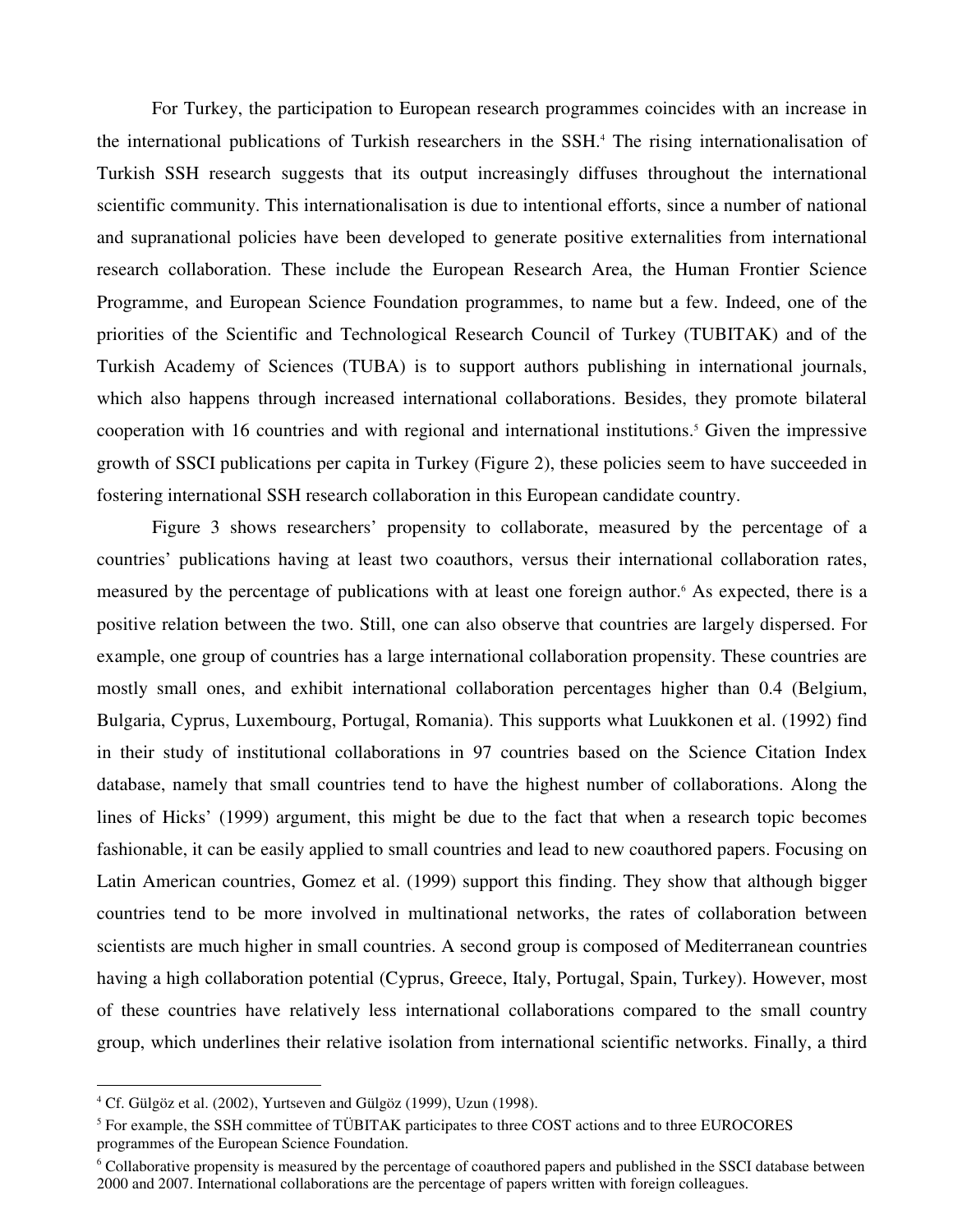group exhibits high collaboration rates is composed of Estonia, Denmark, Finland, Lithuania, and Sweden. The case of the two latter groups (Mediterranean and Scandinavian-Baltic countries) tends to support the argument of Callon (1991) on "archipelagos" of science and the one of Zitt et al. (2000) on the role of political and cultural factors in shaping scientific networks.



**Figure 3. Researchers' propensity to collaborate** 

Policies to foster international research collaboration have contributed to the restructuring of international networks of researchers. However, some scholars have also pointed out possible negative effects of such policies. For example, in a study of the publication performance of Australian academics, Butler (2003) finds that a culture of evaluation has increased research productivity at the expense of publication quality. Besides, as argued in the following section, even if such policies increase the international visibility of domestic research, policies supporting internationally-oriented research collaboration should not be carried out at the expense of nationally-oriented ones.

### **2.3. The importance of research collaboration for developing countries**

Collaboration among national researchers is crucial for the diffusion of SSH knowledge in a large, complex, and fast changing society like Turkey. In the more general case of developing countries, Wagner (2006) shows that the density of the network of African researchers has increased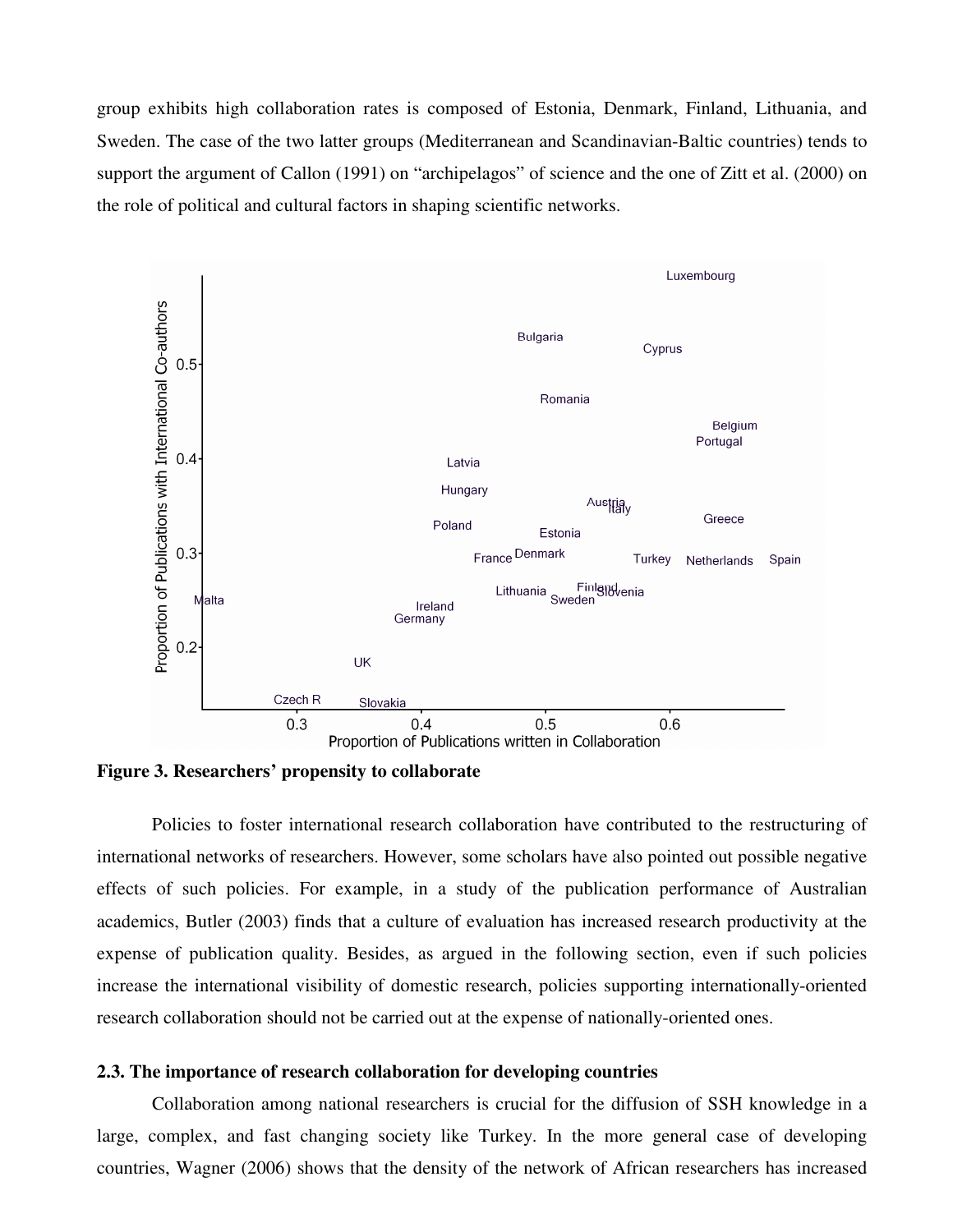during the 1990s, which has allowed African countries to access knowledge more easily and to make up for underdeveloped research infrastructures. But not only can it foster economic growth, it also contributes to a better understanding of social, cultural, and environmental dimensions of development. Sonnenwald (2007) argues that scientific collaboration strengthens national unity and improves research infrastructures by diffusing knowledge through domestic networks of researchers. To develop national research networks, Wagner (2006) underlines the importance of institutional capacities, because:

"Local links also increase the likelihood that knowledge creation focuses on issues relevant to the developing countries rather than on issues that concern only scientists in advanced countries. [Therefore] the question for developing countries is not how to get into collaborations with Germany, the UK or the US, but how to take applicable knowledge from the network (no matter where it is located), make it relevant to local needs and problems, and tie it down".

Thus, if national policies supporting internationally-oriented researchers increase the international visibility of Turkish SSH research, on the other hand they may also deter national researchers to publish in domestic journals, which focus on research addressing domestic issues. Among the publications written by Turkish academics in SSCI journals between 2000 and 2007, only 28% of them deal with Turkish issues. This finding supports the argument that policies to increase the international visibility of Turkish SSH research is implemented at the expense of the development of research on the Turkish economic and society. Although the growth of internationally-oriented research in Turkey is impressive (Figure 2) and its collaboration potential is quite high (Figure 3), findings presented in the next section suggest that domestic networks of researchers are not strong. Common language and culture increase the efficiency with which tacit knowledge flows within a country, such as knowledge about national and local financial sources and about on-going research projects. Therefore, collaborations among domestic researchers should yield higher benefits than the ones carried out with international colleagues. In our view, national and international collaborations are complementary to each other, and policies supporting one should not be implemented at the expense of the other.

In order to examine the extent of research collaboration in Turkey, we analyse national and international coauthorship networks formed by Turkish SSH researchers. Few studies have been carried out on the patterns of academic collaboration in Turkey. In the case of chemistry, Yurtsever and Gülgöz (1999) find evidence that a few authors publish many and high quality papers, but they do not study coauthorship networks. In an attempt to establish a scientometric profile of social sciences in Turkey, Uzun (1998) witnesses a decrease in the number of single-authored papers between 1987 and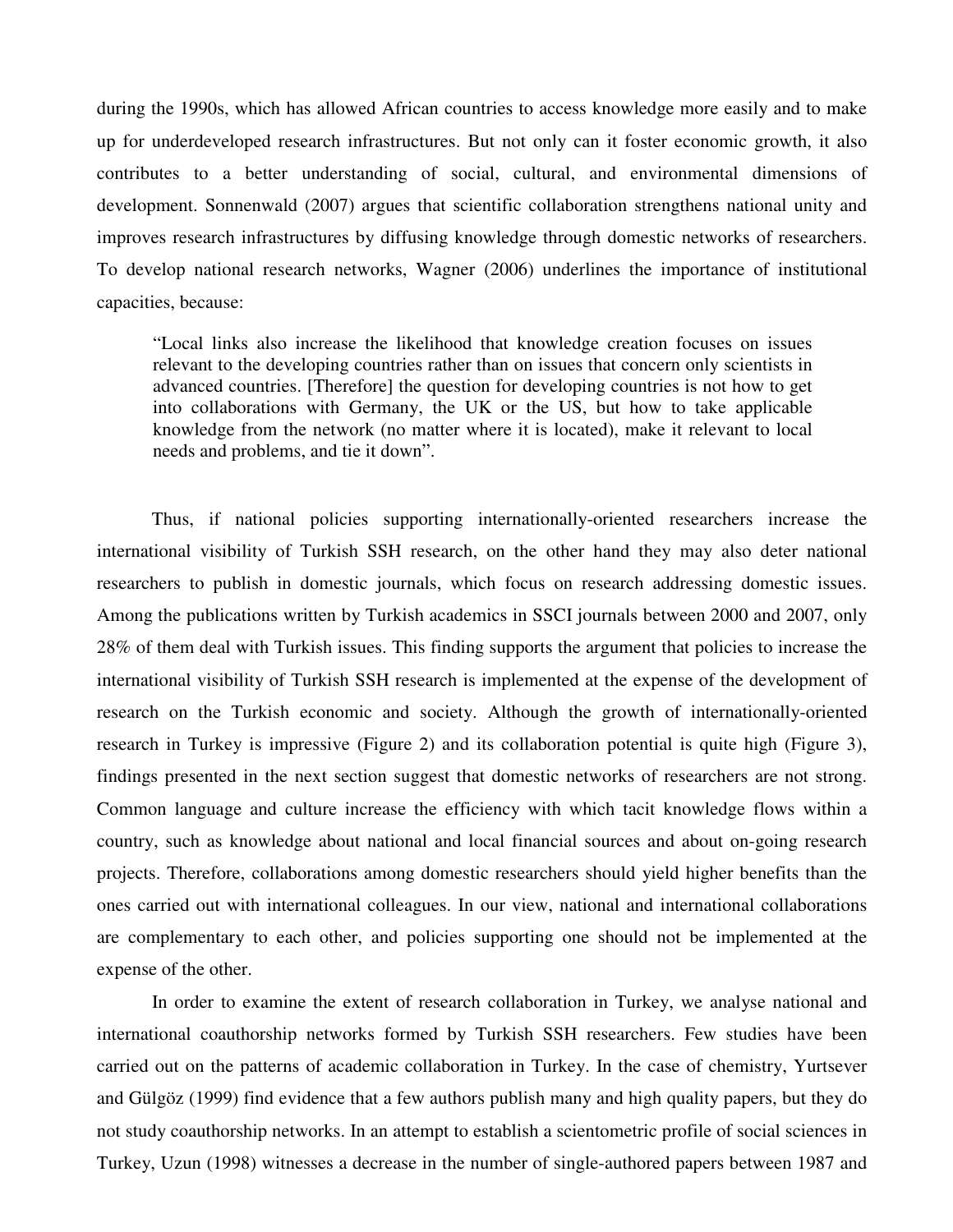1996. A key question that remains to be answered is whether the recent intensification of international research in Turkey has had any positive impact on nationally-oriented researchers. This paper addresses this question, and examines the extent of domestic knowledge diffusion.

By mapping domestic and international networks of Turkish SSH researchers, we shed light on the efficiency of European and Turkish initiatives to foster the local and international diffusion of the knowledge produced by these scientists. We also examine whether the connectedness among Turkish SSH researchers is solid enough to advance research on Turkish economic and societal issues. Besides, we draw lessons for the design of research policies in Turkey and in new member states having similar low research intensity. To address these issues, analysing researchers' networks by using coauthorship data is a promising avenue. We construct two types of networks: a coauthorship network, where nodes are individual authors, and an institutional network, where nodes are institutions. For one thing, high rates of coauthored publications in a country do not necessarily mean that there is an effective diffusion of knowledge. To examine the diffusion of knowledge, one should look at the structure of the network of coauthors. A network analysis can reveal isolated clusters of authors, how the ties among authors are distributed, and whether the networks permit a decentralised diffusion of knowledge. A network analysis of Turkish academic institutions also permits to see whether knowledge is localised and whether international visibility is exclusive to certain locations. If it is the case, are there networks between these locations and others? Are there paths through which knowledge flows among researchers in different institutions?

#### **3. Method and Data**

Various indicators can be used to account for collaboration in scientific research, such as the participation to research projects and conferences or the joint registration of patents. In this paper, scholarly coauthored papers are used as an indicator of scientific collaboration because they reveal coauthorship networks, through which scientific knowledge diffuses within a country and beyond its borders. As Melin (2000) points out, pioneering works about coauthorship analyses started more than four decades ago with Solla Price and Beaver (1966) and Merton (1973). Because they provide relatively reliable data on scientific output, coauthorship networks are the object of an increasing number of papers, most of which focus on the publication patterns of natural sciences in Western countries (Sonnenwald, 2007). In a social network analysis, as opposed to many bibliometric studies, we are more interested in ties than in people's characteristics (Otte and Rousseau, 2002). Provided that collaboration is not confused with coauthorship, using coauthorship networks to study knowledge diffusion presents several advantages. Argue Katz and Martin (1997: 3), they are invariant and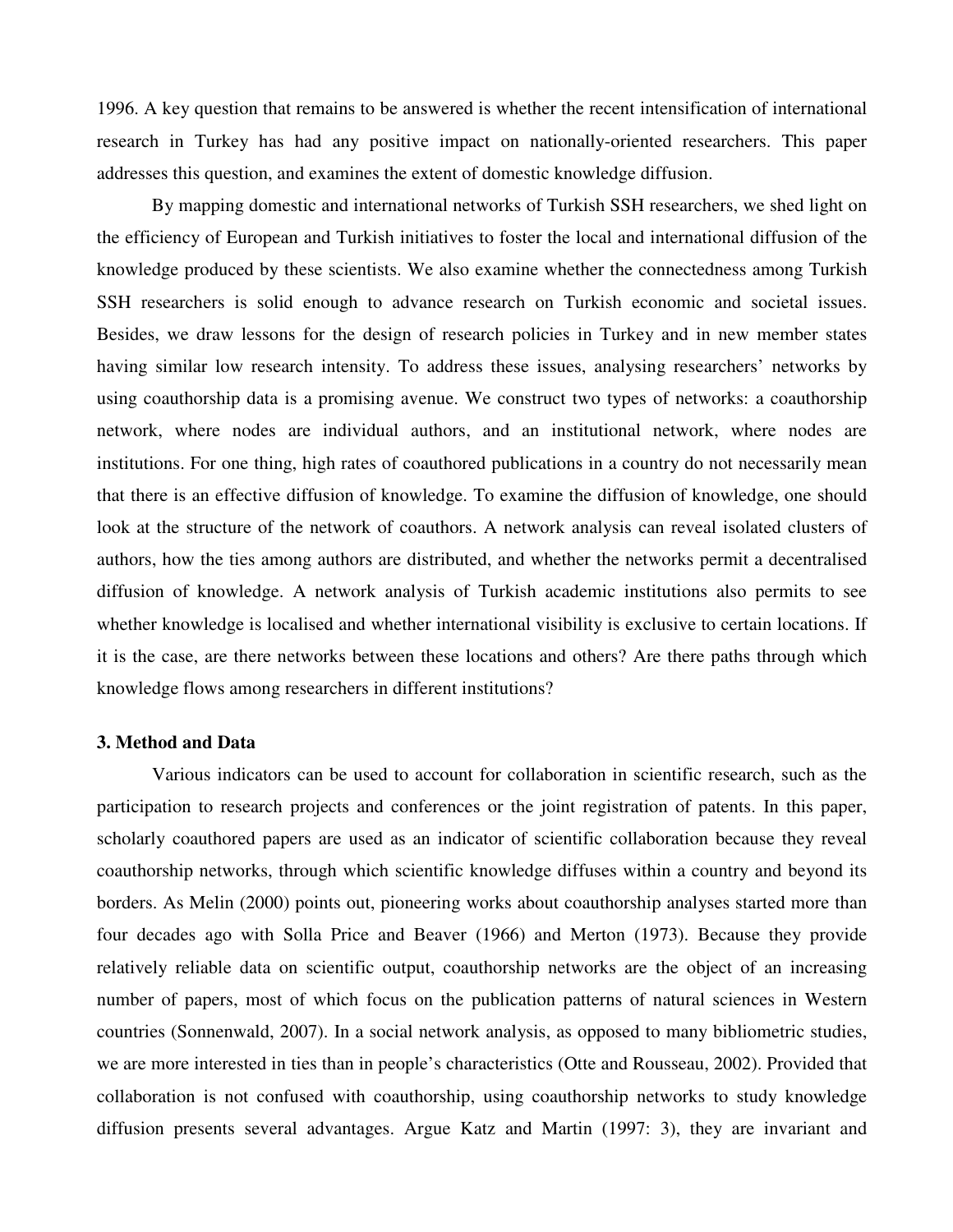verifiable, relatively inexpensive and practical, and like other bibliometric studies measuring them they are neutral to the collaboration process.

One of the most commonly used databases to analyse coauthorship patterns is the SSCI database, which raises several problems when analysing publications by SSH researchers. At first according to Hicks (1999) the main bias stemming from the use of this database is that "The proportion of a nation's output in indicators will depend not only on the number of nation's journals indexed in the SSCI; it will also depend on how often researchers publish in English language, international journals". Besides, because of competing paradigms, the SSH literature tends to be more fragmented than the natural sciences literature, and to generate more publications in books.<sup>7</sup> Moreover, since SSH researchers investigate society, they tend to focus on national issues and to publish in domestic journals that are not included in the SSCI database, which can only cover the national literatures of a few countries.<sup>8</sup> However, Hicks (1999) argues that recent changes, such as the development of supranational research programmes, have contributed to homogenise SSH internationally.

These suggest that papers published by Turkish authors in SSCI journals can be used as an indicator of internationally-oriented SSH research in Turkey. Nevertheless, considering the aforementioned problems, an analysis of the domestic collaboration patterns of Turkish SSH researchers would be much better served by using a Turkish journals database. This explains why we use two databases in this paper: the SSCI and the ULAKBIM databases. Founded by TUBITAK in 1996, ULAKBIM used free Turk Telekom services to establish a National Academic Network (ULAKNET) connecting all universities, research centres and other knowledge institutions. ULAKNET is used by 80 000 researchers and by some 1 700 000 students in Turkey. Updated weekly, the ULAKBIM SSH database includes 72 national referred journals and is the biggest of its kind in Turkey. Between 2002 and 2005, a total of 931 papers were published in the SSCI database by 1 290 researchers affiliated to Turkish universities. In the same period, 2 355 researchers published 2 143 papers appearing in the ULAKBIM database.

The definition of a coauthorship network used in this paper is as follows. We assume that there is a link between two authors if they have at least coauthored one paper together. We construct two separate coauthorship networks, one of them based on the SSCI database and the other based on the ULAKBIM database. We used the same subject categories in the ULAKBIM database and in the SSCI

 $7$  The development of competing paradigms reduces the chances of reaching theoretical consensus, which is associated with higher shares of book publications as opposed to journal publications. The ULAKBIM database does not allow to retrieve book references, which could not be included in this study.

<sup>&</sup>lt;sup>8</sup> According to Hicks (1999: 204, Table 6), the share of countries' journals in the SSCI database is as follows: USA 60%, UK 18%, Germany 3%, France 2%, Rest of the world 17%.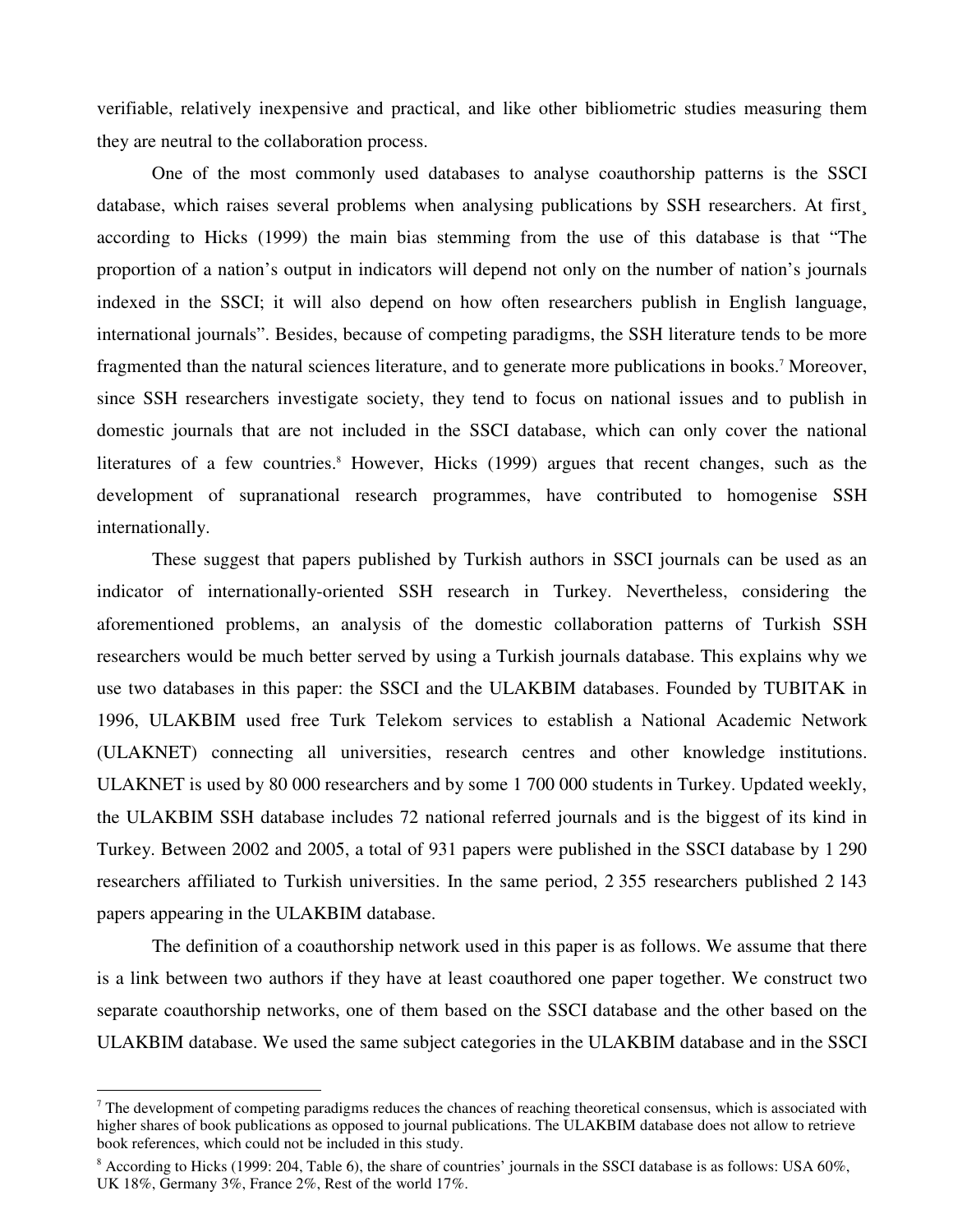database. We then compare the structure of the two coauthorship networks, and analyse the extent to which they overlap in terms of researchers having published in journals pertaining to both databases. We also construct an institutional network, in which a link between two institutions or universities exists if at least two scholars from two different institutions have published a joint paper during the reference period (2002-2005). Construction of the networks is done by using the Pajek software. Analytical tools used to carry out the social network analysis are explained in Wasserman and Faust (1994).

## **4. Research networks in Turkey**

## **4.1. Coauthorship networks**

Figures 4 and 5 respectively show the coauthorship networks obtained from the ULAKBIM and SSCI databases. The two structures exhibit an interesting common feature, which is that both networks contain groups of researchers isolated from each other.



**Figure 4. ULAKBIM coauthorship network Figure 5. SSCI coauthorship network** 

We compare the intensity of connections of both networks by using a network density indicator computed as follows:

$$
D = \frac{\sum_{i}^{N} \sum_{j}^{N} x_{ij}}{N(N-1)}
$$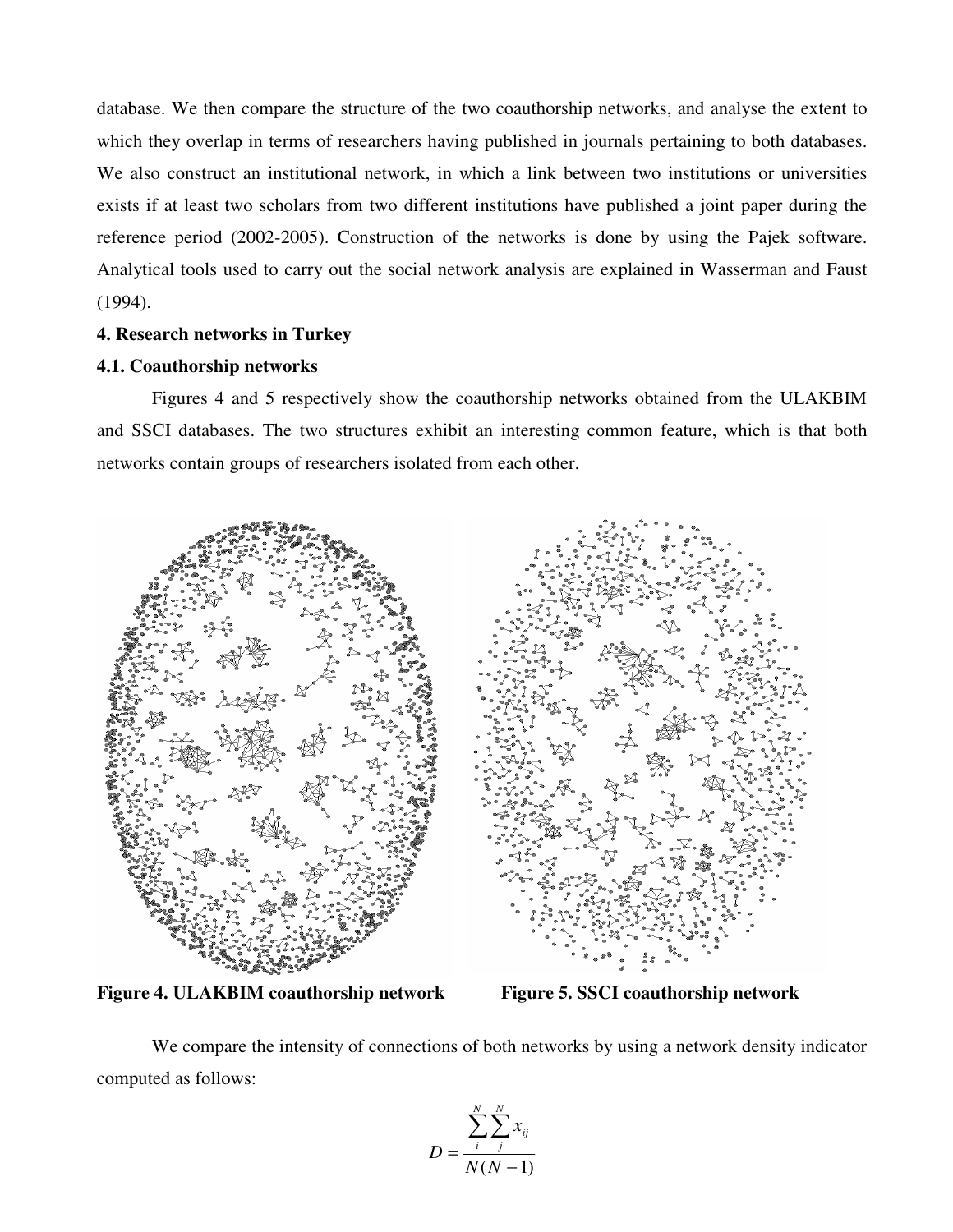where  $x_{ii}=1$  if a tie exists between *i* and *j*, and N is the total number of nodes. ULAKBIM density was found to be 0.0006, and SSCI density was found to be 0.0013. This difference partly reflects differences in networks size, because bigger networks usually have smaller densities. It also reflects the fact that collaborations are more intensive in the SSCI network, which means that to publish in international journals a higher degree of collaboration is necessary. These results support the findings of Adams et al. (2005), who emphasise the positive link between research collaboration and international research activities. This observation might be due to what Luukkonen et al. (1992) call "Increasing pressures to publish or perish [which] provide additional incentives to augment collaboration in all fields".

When we look at the structure of the clusters, it is possible to see that some researchers act as "brokers" connecting otherwise disconnected groups. The same structure appears in both networks where there is at least one big cluster of researchers, in which there are a few star scientists. In most coauthorship networks, a preferential attachment mechanism results in the emergence of star scientists as in this case, who are highly productive and visible researchers (Wagner and Leydesdorff, 2005b). Around these star scientists are a group of researchers connected to each other via the stars. Nevertheless, the implications of the network structure for the diffusion of knowledge will obviously depend on the general connectedness of the network, which is measured by reachability among network members. In both networks, reachability among pairs is very low. In the ULAKBIM network, only 99.8 percent of the pairs in the network are unreachable, and in the SSCI network, this figure is 99.6 percent.

Several reasons can explain such a structure of coauthorship networks in Turkey. At first, this structure may not be specific to Turkey but to all SSH networks. Indeed, authors like Moody (2004) in the case of sociology and Hicks (1999) underline how the nature of SSH influences research collaboration patterns in these fields. For example, the lack of theoretical consensus contributes to the fragmentation of SSH research.

Second, the structure of such a network composed of isolated groups can be related to the size of the country. In bigger countries, for one thing there tend to be higher administrative, transportation and communication costs to carry out research collaboration activities. Although the effect of geographical dispersion can be overcome by the use of ICTs, in the case of Turkey there is no sound evidence in the literature suggesting that ICTs are efficiently used to foster research collaboration.

Third, the structure of networks is also likely to be shaped by culture and policy. Testing the argument of Callon (1991) about the existence of "archipelagos" of science, Zitt et al. (2000) emphasize the role of political and cultural factors in shaping scientific networks. Although cultural factors are out of the scope of this study, culture can be an important determinant of the structure of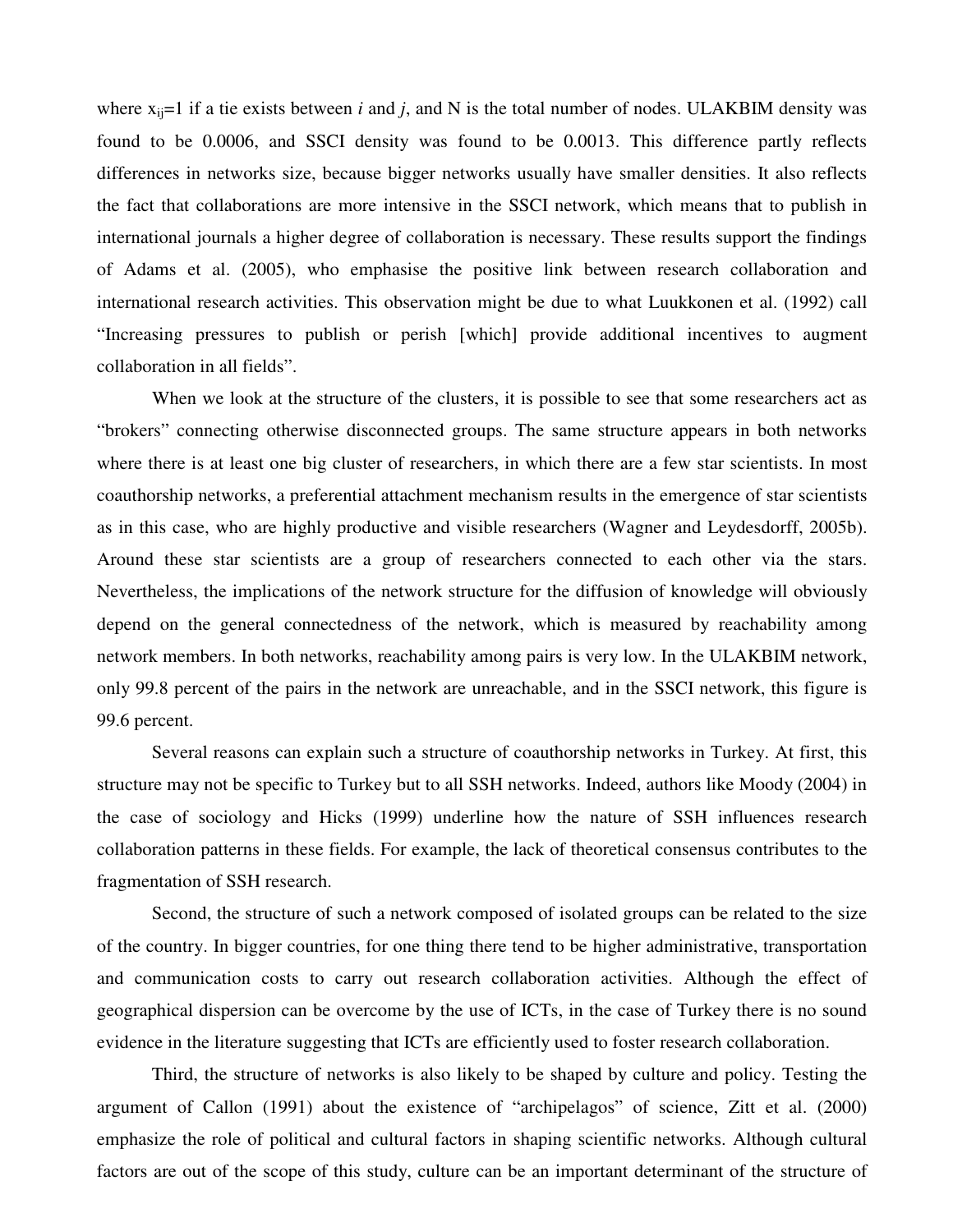research networks in Turkey. Several recent cross-cultural studies including Turkey find that there is a wide gap between in-group collectivism and institutional collectivism in this country (Kabasakal and Bodur, 2006). This means that Turkish people tend to form close relationships with others in their own group, but that much less interaction occurs with people outside their group. This cultural effect can well influence the way networks among academics are shaped. In other words, a strong in-group collectivism and a low out-group collectivism are likely to generate networks which are structurally cohesive and composed of clusters, as in the case of Turkey.

Finally, scientific policies carried out by TUBITAK, TUBA, and by individual universities also influence the structure of the Turkish network of SSH researchers. Few programmes have sought to foster and to establish domestic SSH networks in Turkey.<sup>9</sup> Turkish scientific priorities seek to support international collaborations and publications, mainly to increase the international visibility of Turkish SSH research. The risk of such an international focus is that it may widen the gap between internationally-oriented researchers and their nationally-oriented colleagues. This gap would widen if there were discrepancies in the quality of research infrastructures of different Turkish universities.10 As a consequence, research can become largely fragmented, giving rise to a group of researchers who are more visible in the international arena and others who carry out research within the domestic confines. Fragmentation of research can hinder the diffusion of ideas and knowledge, especially in this case when reachability among nodes of the networks is quite low (Figures 4 and 5). To examine whether this is the case, one may look at the intersection between the two aforementioned networks, which contains academics appearing in both networks. The fragmentation of Turkish researchers is further explored in the next section.

#### **4.2. Fragmentation among Turkish SSH researchers: International versus domestic scholars**

In order to examine the extent to which there are two different publishing agendas among Turkish SSH researchers, we count the number of Turkish authors who publish in both databases. We find that out of 2 300 authors publishing in ULAKBIM journals, only 250 also publish in SSCI journals during the same period (11%). This separation between internationally-oriented authors and nationally-oriented ones strongly limits the cross-fertilisation of ideas. Besides, it reinforces the compartmentalisation of knowledge and deters the undertaking of interdisciplinary studies. The centrality measures of the intersection group of authors allow us to examine whether central actors can act as brokers in the creation and diffusion of knowledge. In other words, if authors appearing in both

 $9$  E.g. the OYP program targets graduate level mobility, and ULAKBIM is maintaining a nationwide publications database, which has been used in this study.

 $10$  In Turkey such an inequality is likely to exist because private universities have more funds, and have in general more opportunities to build a stronger research infrastructure.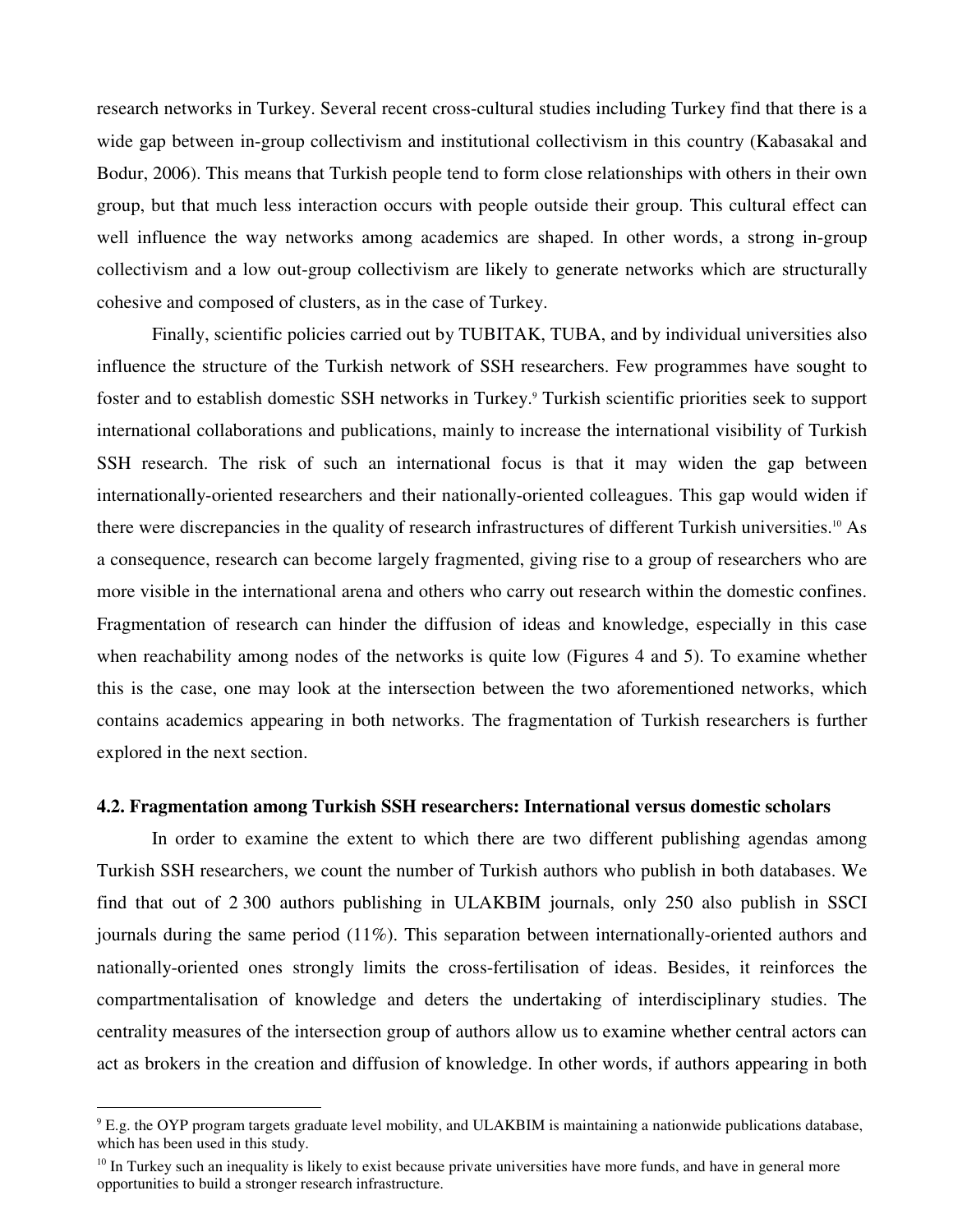databases are the more central ones in the domestic network, this might imply that their research is better disseminated to the national audience.

The betweenness centrality of a node measures the extent to which an author is on the shortest path between other pairs of authors. Our analysis shows that only 19% of the authors with a positive centrality in the ULAKBIM network are the ones who appear in the SSCI network. This means that knowledge diffusion between internationally-oriented authors and nationally-oriented ones is poor, because 81% of the authors who act as brokers in the local network do not appear in the international network. Moreover, within the intersection group, only 13% have positive betweenness centrality measures.

One may argue that the language of publication is an important factor to explain the divide in the population of SSH researchers in Turkey. Indeed, since no Turkish journal appears in the SSCI database, English teaching universities have a certain advantage over Turkish teaching ones when it comes to publishing in English SSCI journals. However, ULAKBIM journals publish papers written in both English and Turkish. Moreover, one of the preconditions to have a university position in any Turkish university is the proven ability to write in at least one foreign language in addition to Turkish. Therefore, as argued above although the language issue can be a source of research fragmentation, other factors play a strong role in this process. According to Norgaard (2004), the increasing specialisation of science, and thus the corresponding risk of knowledge fragmentation, has a strong negative effect on our capacity to understand systemic issues. With the example of the community of climate change scientists, the author shows how such a fragmentation can be overcome by setting up collective learning mechanisms, since "collective understanding comes largely through shared learning and assessment processes". Networks of researchers play a key role in fostering this understanding.

It is important to know whether the divide between Turkish SSH networks results from a fragmentation among universities and research centres. To address this question, one needs to look at institutions networks. Because the main concern of this paper is the diffusion of knowledge, we are particularly interested in the geographical and inter-university dimension of collaborations. Are we going to witness the same fragmentation among universities? To what extent do people from distant universities collaborate with each other?

#### **4.3. Inter-university networks**

At first, to answer the two aforementioned questions, we examine whether research fragmentation at author level is caused by the fact that researchers in some universities mostly publish in international journals and others in ULAKBIM journals. Figure 6 corroborates this assumption.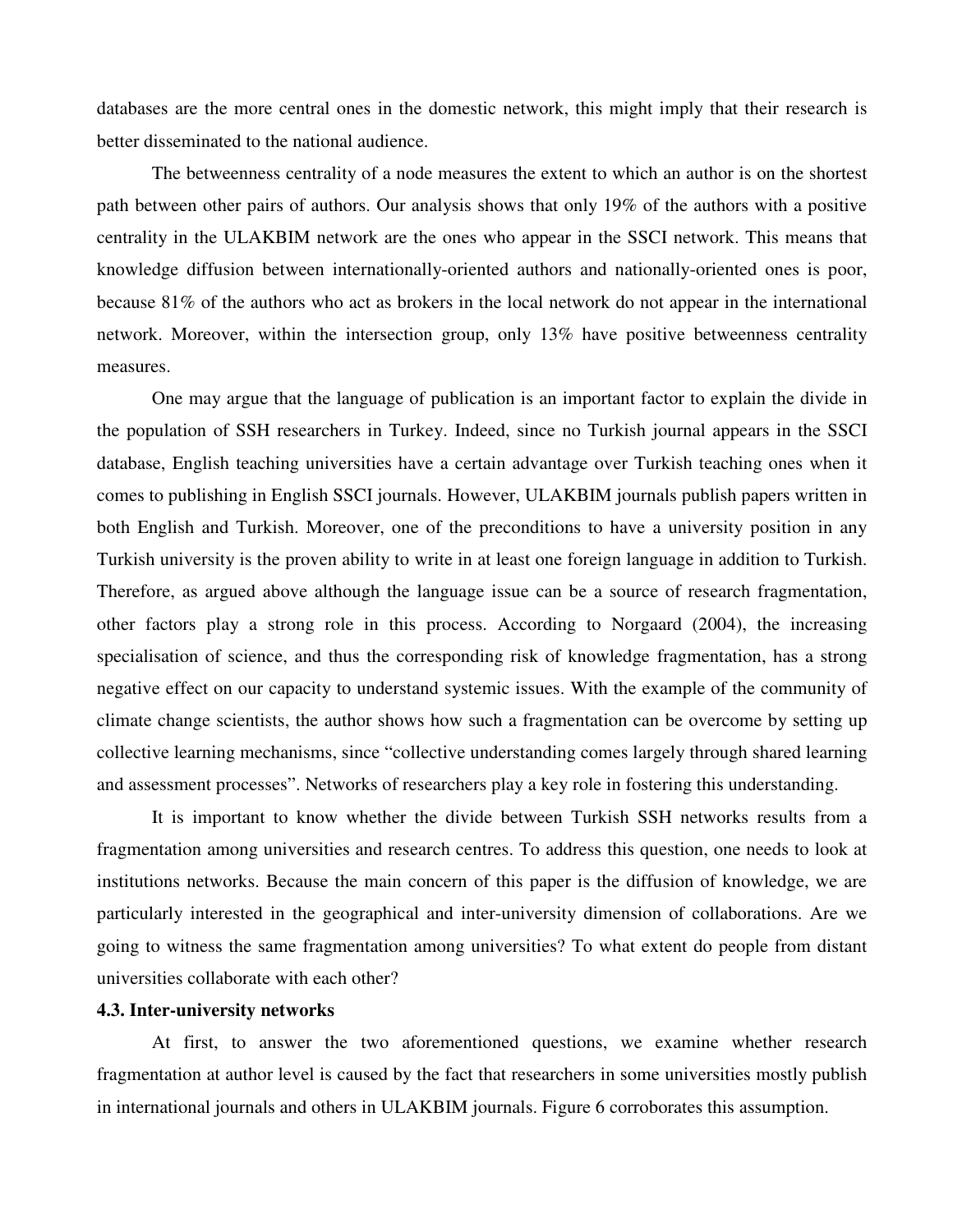

#### **Figure 6. Propensity of Turkish universities to publish in SSCI and ULAKBIM journals**

There are several implications of this pattern. Firstly, universities that publish the most in both databases are the ones located in the two biggest cities, Istanbul and Ankara.11 The contribution of universities located in other cities is relatively small. A striking observation from this figure confirms that Turkish universities are divided into two groups, which either publish mostly in SSCI journals or in ULAKBIM journals. The notable exception is METU, a public university whose researchers publish in journals included in both databases. In accordance with the above findings, authors affiliated to internationally-oriented universities are hardly present in the national research arena. Thus, there seems to be a deliberate strategy of some universities to drive their researchers to publish in SSCI journals. In this respect, Bilkent university stands out as having the highest share in Turkey's SSCI output, and one of the lowest share of publications in national journals. This result is also a consequence of the internal rewarding mechanisms of some universities. Because their publication

<sup>&</sup>lt;sup>11</sup> These universities are Ankara, Bilgi, Bilkent, Gazi, Hacettepe, Istanbul Technical University (ITU), Koç, Marmara, METU, Sabancı.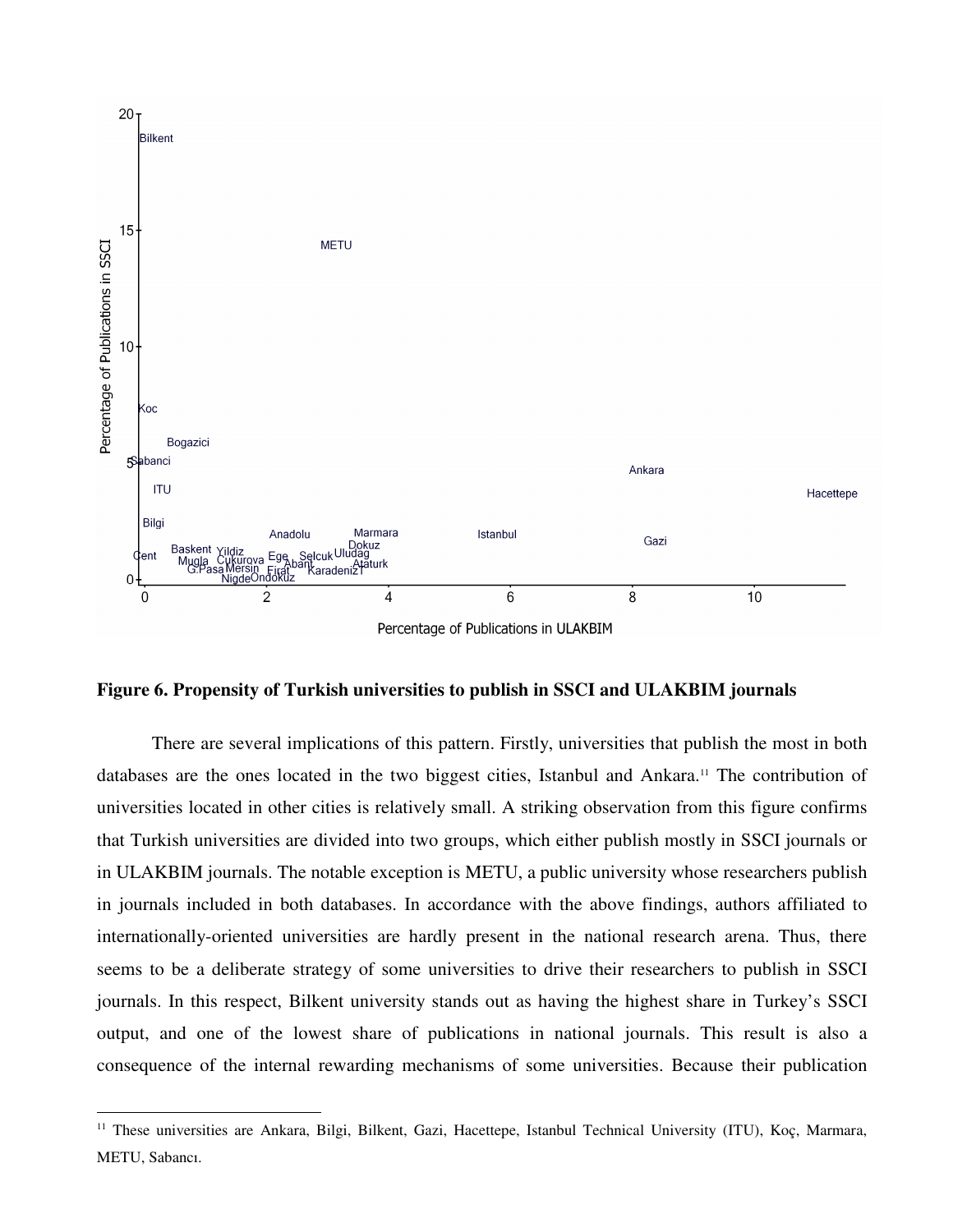incentives prioritize "where to publish", such policies can have deterrent effects on the diffusion of knowledge to domestic researchers and on the choice of Turkish issues as a research topic for papers to be published in SSCI journals.

In a study of scientific collaboration in Nordic universities, Persson et al. (1997) underline that universities within the same country do not have the same collaboration contacts because of the differences in the specialisation of university research institutes. This suggests that the Turkish university divide could be explained by differences in the nature of the research carried out by each group, and that internationally-oriented universities do not seek to benefit from knowledge produced by their nationally-oriented colleagues.

Given such a big diversification in the publication profiles of Turkish SSH researchers, a final question addressed here is whether there are linkages among these two distinct groups of universities to permit the diffusion of research output. To what extent are these universities linked to each other? Is there knowledge dissemination among these disparate research centres?

On the basis of data extracted from the Turkish ULAKBIM database, we construct an institution-based network to examine the extent to which authors from different Turkish universities collaborate with each other. This is given in Figure 7, in which a link exists between two institutions if there at least one joint publication has been published by their researchers. The strength of linkages is given by the numbers beside each link, which show how many joint papers have been published.

Studying such a network allows us to shed light on the diffusion of the knowledge produced by individual Turkish universities. This diffusion can for example lead to the formation of new ideas, to the development of scientific paradigms, and can help to avoid research redundancies by pooling together intellectual resources. Moreover, when different cities are involved in scientific networks, remote cities can access the knowledge located in research-intensive cities. One way to strengthen these domestic knowledge spillovers is to promote the use of ICTs to make up for a lack of spatial proximity. Indeed, the hypothesis that coauthorship decreases with geographical distance has been challenged by studies on the impact of ICTs on research collaboration. For example, Wulf (1993) underlines the role of both hardware and software in enabling the use of remote libraries and databases and the remote collaboration and interaction via email, visio-conference, or Web-based instruments. In a study of scientific teams and institutional collaborations in US universities, Adams et al. (2005) also argue that the increased geographical dispersion of collaborators might be enabled by lower communication costs.

An important observation of Turkish university networks evidenced in Figure 7 is that there is hardly any networking between them. The central city seems to be Ankara, because its universities act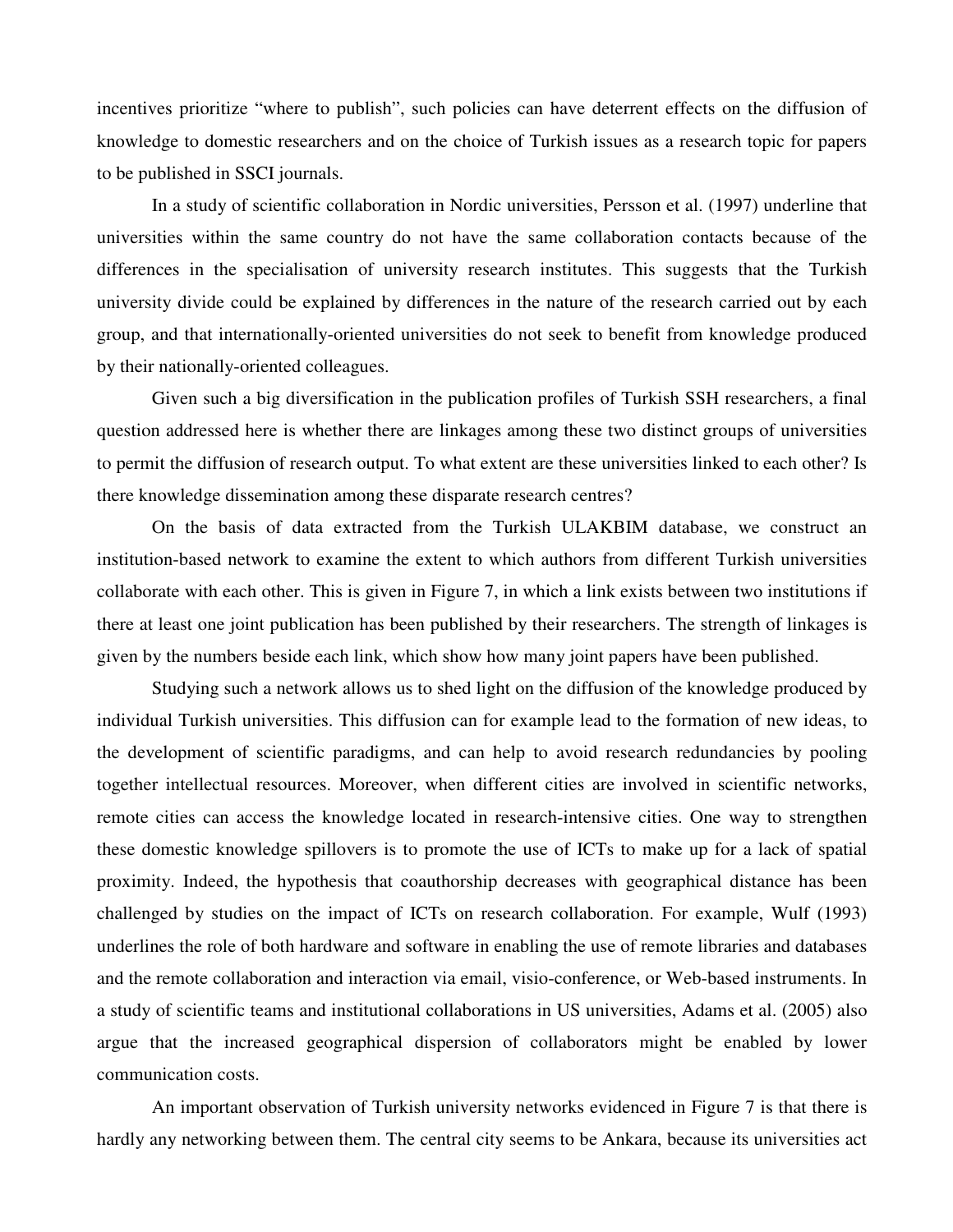as brokers to connect many universities in Turkey. Quite surprisingly, Istanbul has the highest number of universities, but the least networking ones.



**Figure 7. Network of Turkish academic institutions** 

Another important observation is that during the reference period (2002-2005), universities with the highest international output (Figure 6) have no research collaborations with researchers from other universities in Turkey (Figure 7).<sup>12</sup> In this sense METU is the only exception. These results and their implications for knowledge diffusion lead us to formulate some policy recommendations for Turkey and other countries in which the dissemination of research output is poor, such as new European member states.

#### **5. Policy recommendations**

 $\overline{a}$ 

In general, our results underline the need to strengthen domestic networks of SSH researchers. Nowadays, publishing in international journals has become a paramount criterion to evaluate academic research output in many countries. Such a strategy has side-effects and can deter authors to publish in national journals, which tend to deal more with local issues, to reach a wider domestic audience, and thus to better diffuse domestic knowledge. Besides, as evidenced by Butler (2002) in the case of Australia, such policies tend to have a negative effect on the quality of publications and to contribute to publication inflation, which limits the promotion of high-quality science at national level.

 $12$  These universities are Bilgi, Bilkent, Bogazici, ITU, Koc, and Sabanci.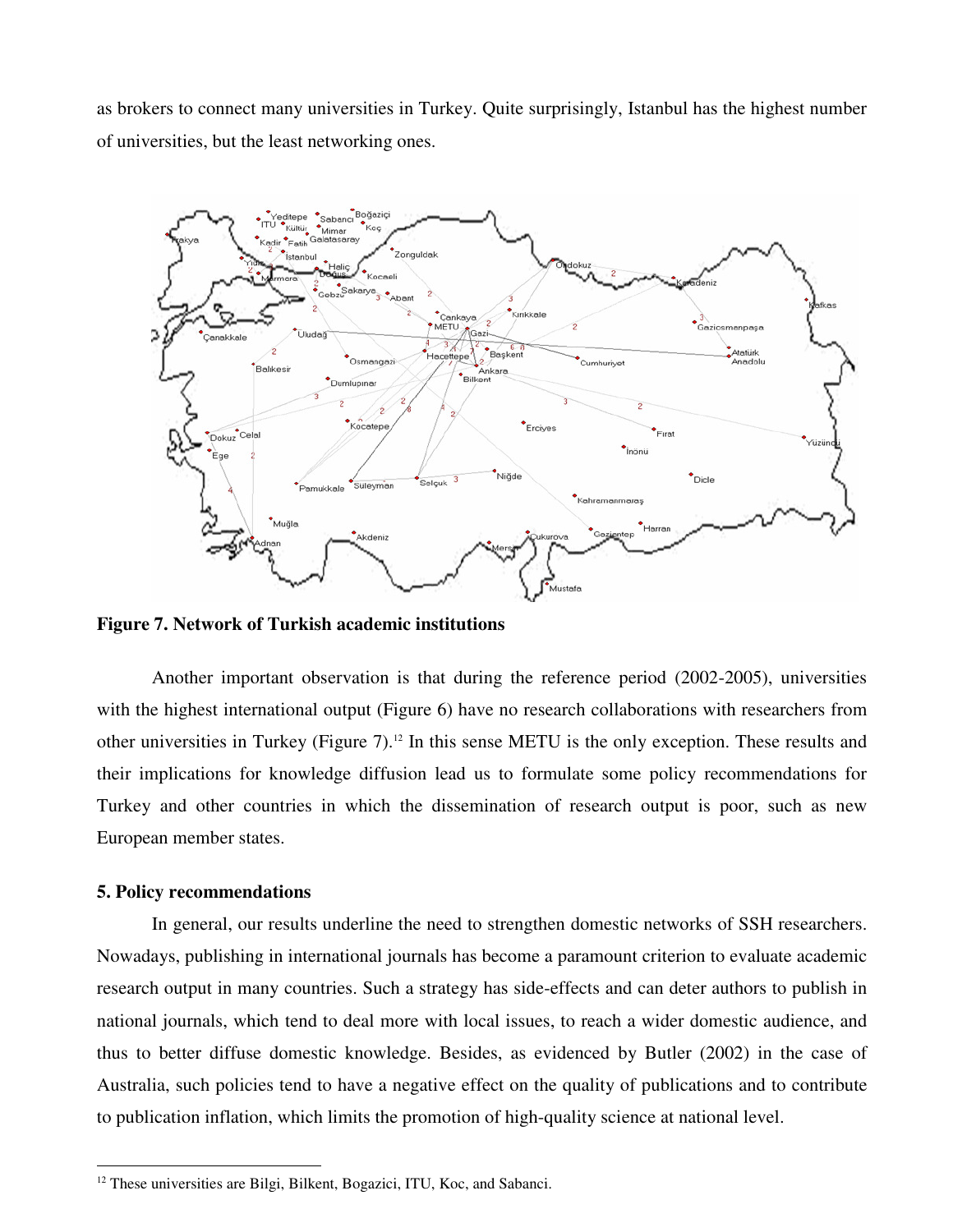Many Western countries with high publication rates have well-established research networks that provide funding opportunities to connect universities to each other. These networks are also endowed with more established mechanisms through which academic research can be distributed, such as a better ICT infrastructure and institutions supporting knowledge diffusion. However, in countries where research intensity is lower, these mechanisms and institutions for knowledge diffusion are, as expected, weaker. Knowledge creation is more localised, there is a relatively lower use of ICTs, which is partly due to SSCI subscription costs, but also to the fact that researchers may not be accustomed to using these tools. Moreover, funding to organise conferences or short term schools or seminars is relatively low. All these obstacles restrict the domestic diffusion of knowledge, and result in the creation of localised knowledge systems that reinforce knowledge fragmentation. Therefore, developing and maintaining knowledge diffusion mechanisms is vital to strengthen the research base of countries that face such challenges. Currently in Turkey, most of the policies carried out by TUBITAK and TUBA favour internationally-oriented authors and do not provide enough support to the diffusion of knowledge at national level. However, as argued in Section 2.3, if links with international networks are important for developing countries to get in touch with foreign sources of knowledge, local links increase the likelihood that this knowledge will benefit to the country. It is thus essential to develop policies that foster the tying down of international knowledge at national level. TUBA acknowledges this statement when it says that "no institution in the world can survive in isolation from the environment in which it has flourished".<sup>13</sup>

By strengthening incentives to publish in national journals as well as the channels to promote the diffusion of research output, governments of countries facing similar challenges as Turkey would ensure that SSH disciplines achieve their societal goals by diffusing their knowledge beyond the sole English-speaking academic community. Moreover, following Wagner (2006), successful research policies could seek to strengthen the links between government and research institutions, and to promote bottom-up approaches involving individual researchers in the decision-making process. Indeed, as Melin (2000) puts it:

"The scientists themselves should choose with whom they would like to cooperate, and under which forms. Initiatives and directives from politicians and funding agencies are not welcomed by the scientific community and can lead to the establishment of contacts with people other than the scientifically most interesting ones".

In order to shape an inspiring research environment, ways to support ideas building on collaboration and arenas for interaction should also be supported, such as conferences and research

<sup>&</sup>lt;sup>13</sup> Source: http://www.tuba.gov.tr/eng/index.php, accessed on 12/02/2007.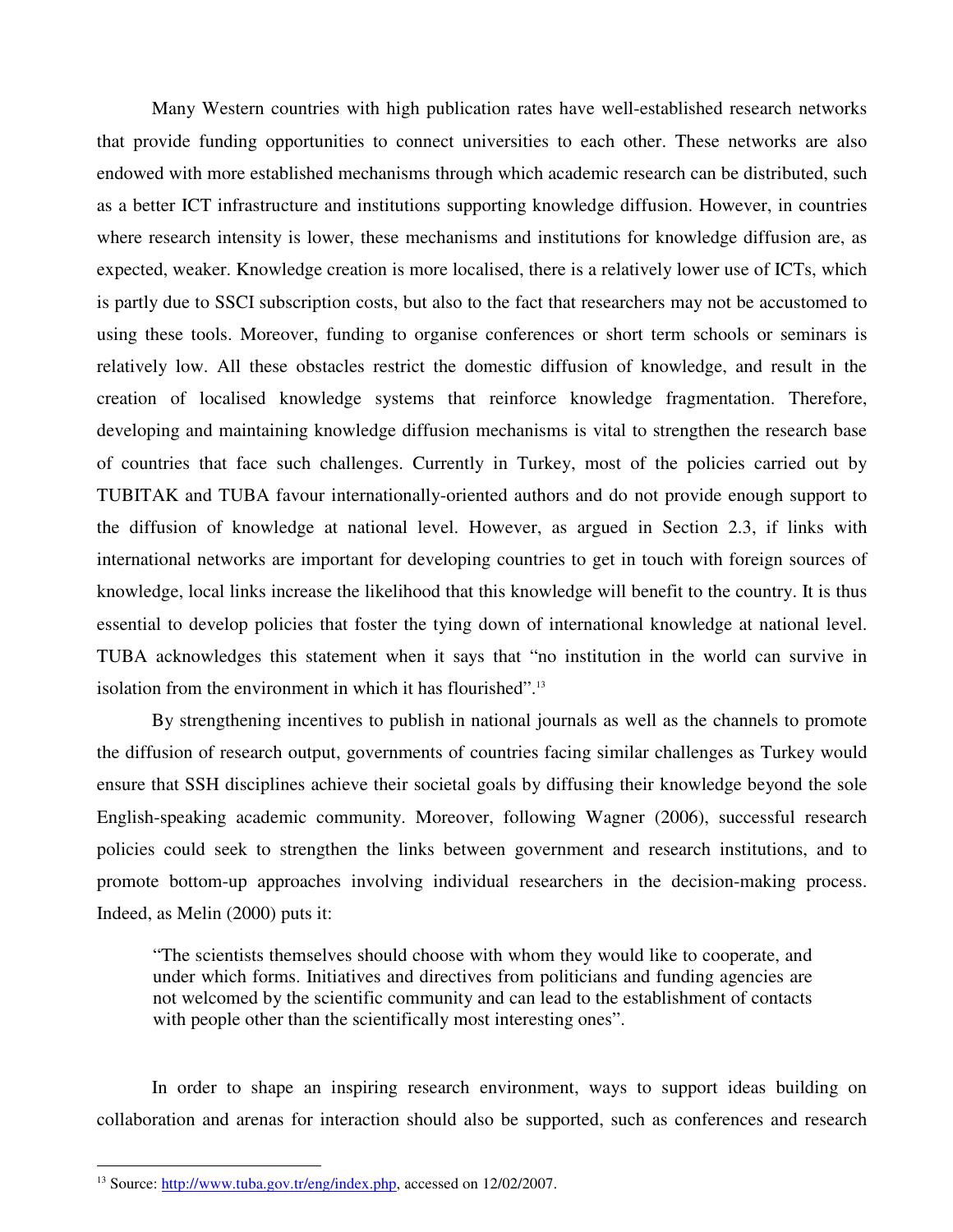infrastructures, including electronic ones. The propensity of researchers to collaborate differs across countries. Factors explaining those differences range from culture, geographical closeness, ICT infrastructures, country size, or language. Despite its size, poor infrastructure, and a lack of policies to foster cooperation between distant scholars, Turkey has a high research potential given its fast growing publication intensity. As evidenced in Figure 2, to a lesser extent it is also the case of several new European member states like Poland, Cyprus, or Lithuania.

At first, remote universities would benefit from national and international knowledge spillovers, which would in turn stimulate their research productivity. Then, an increased collaboration between internationally-oriented and nationally-oriented universities would ease the popularisation of Turkish issues among internationally-oriented researchers. Finally, increasing the density of the domestic network of Turkish SSH researchers would foster the emergence of robust national science networks able to fully participate in the ERA.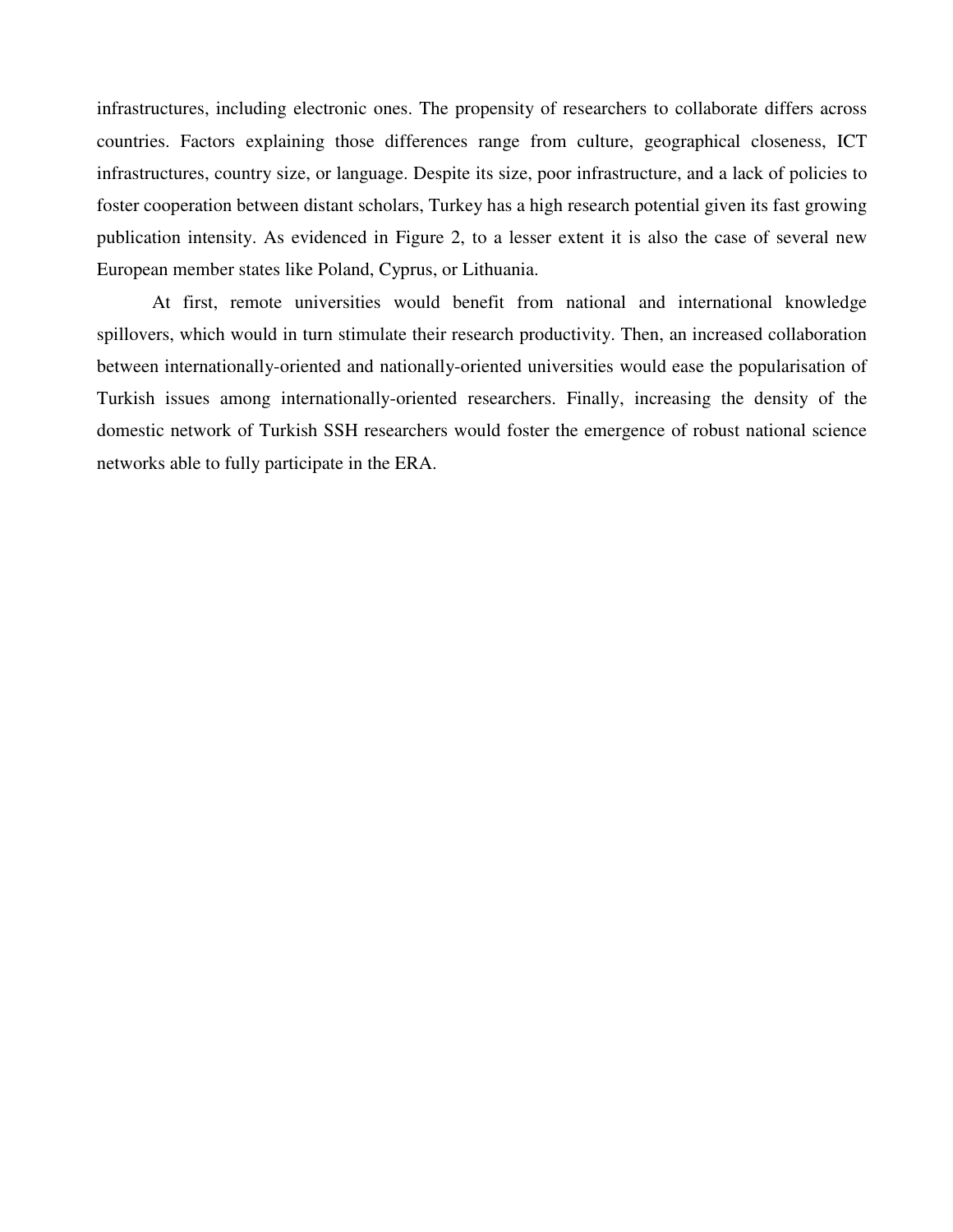#### **References**

- Adams, J.D., Black, G.C., Clemmons, J.R., Stephan, P.E., 2005. Scientific teams and institutional collaborations: Evidence from U.S. universities (1981-1999). Research Policy 34, 259-285.
- Butler, L., 2003. Explaining Australia's increased share of ISI publications: The effects of a funding formula based on publication counts. Research Policy 32, 143-155.
- Callon, M., 1991. Vers des archipels de la science. Science et Technologie 34, 66-69.
- Glänzel, W., Schlemmer, B., 2007. National research profiles in a changing Europe (1983–2003): An exploratory study of sectoral characteristics in the Triple Helix. Scientometrics 70, 267-275.
- Gomez, I., Fernandez, M.T., Sebastian, J., 1999. Analysis of the structure of international scientific cooperation networks through bibliometric indicators. Scientometrics 44, 441-457.
- Gülgöz, S., Yedekçioğlu, Ö.A., Yurtsever, E., 2002. Turkey's output in social science publications. Scientometrics 55, 103-121.
- Hicks, D., 1999. The difficulty of achieving full coverage of international social science literature and the bibliometric consequences. Scientometrics 44, 193-215.
- Kabasakal, H., Bodur, M., 2006. Leadership and Culture in Turkey: A Multi-faceted Phenomenon, in: Chhokar, J., Brodbeck, F., and R. House (Eds.), Managerial Cultures of the World: A GLOBE Report of In-depth Studies of the Cultures of 25 Countries. Lawrence Erlbaum Associates, Mahwah, NJ.
- Katz, J.S., Martin, B.R., 1997. What is Research Collaboration? Research Policy 26, 1-18.
- Lee, S., Bozeman, B., 2005. The impact of research collaboration on scientific productivity. Social Studies of Science 35, 703-772.
- Luukkonen, T., Persson, O., Sivertsen, G., 1992. Understanding the patterns of international scientific collaboration. Science, Technology, & Human Values 17, 101-126.
- Melin, G., 2000. Pragmatism and self-organization research collaboration on the individual level". Research Policy 29, 31-40.
- Merton, R.K., 1973. The sociology of science: Theoretical and empirical investigations. Chicago : University of Chicago Press.
- Moody, J., 2004. The structure of a social science collaboration network: Disciplinary cohesion from 1963 to 1999. American Sociological Review 69, 213-238.
- Norgaard, R., 2004. Learning and knowing collectively. Ecological Economics 49, 231-241.
- Otte, E., Rousseau, R., 2002. Social network analysis: A powerful strategy, also for the information science. Journal of Information Science 28, 441-453.
- Persson, O., Melin, G., Danell, R., Kaloudis, A., 1997. Research collaboration at Nordic universities. Scientometrics 39, 209-223.
- Solla Price, D., Beaver, D., 1966. Collaboration in an invisible college. American Psychologist 21, 1011-1018.
- Sonnenwald, D.H., 2007. Scientific collaboration: A synthesis of challenges and strategies. Annual Review of Information Science and Technology 41 (forthcoming).
- Uzun, A., 1998. A scientometric profile of social sciences research in Turkey. International Information & Library Review 30, 169-184.